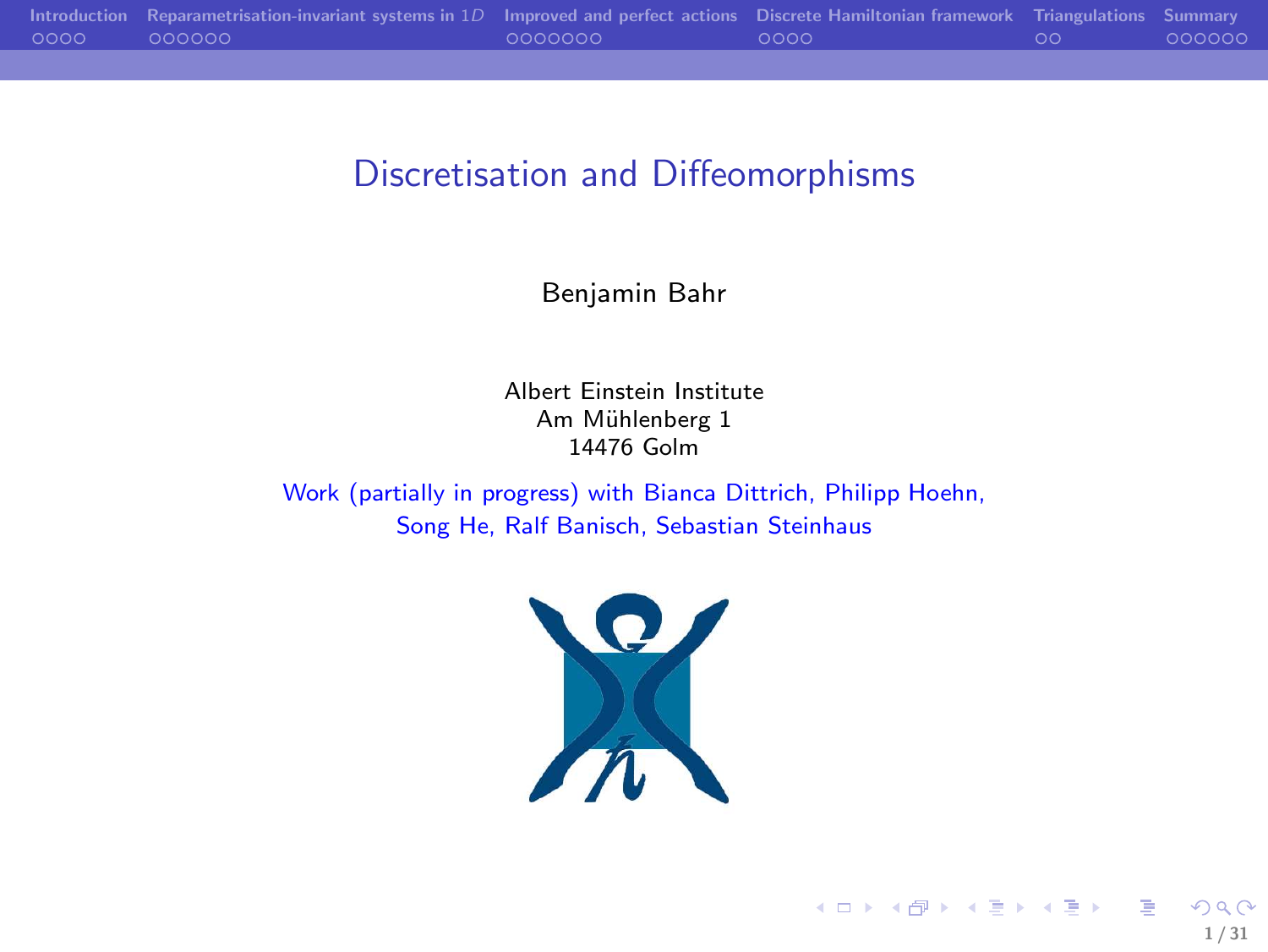|          | Introduction Reparametrisation-invariant systems in $1D$ Improved and perfect actions Discrete Hamiltonian framework Triangulations Summary |         |        |      |        |
|----------|---------------------------------------------------------------------------------------------------------------------------------------------|---------|--------|------|--------|
| $0000 -$ | $-000000 -$                                                                                                                                 | 0000000 | - ററററ | - ററ | 000000 |
|          |                                                                                                                                             |         |        |      |        |

# Outline:

- $\blacktriangleright$  Introduction
	- $\blacktriangleright$  Gauge symmetries: Reparametrisation invariance in GR
	- ▶ Discretisations and (gauge) symmetries
- Reparametrisation-invariant systems in  $1D$ 
	- $\blacktriangleright$  Breaking of rep-inv
	- ▶ Improved and perfect actions
- ▶ Gauge symmetries in GR discretised a la Regge
	- ▶ Diffeos vs. Vertex displacement symmetries
	- Improving the action:  $3D$  with  $\Lambda \neq 0$ ,  $4D$
- $\triangleright$  Discretised canonical formulation
	- ▶ Matches (breaking of) symmetries in discrete covariant setting

2 / 31

 $QQ$ 

イロン イ団ン イミン イミン 一番

- ◮ Constraints ⇔ 'pseudo-constraints'
- ▶ Triangulations and triangulation-independence
- ▶ Summary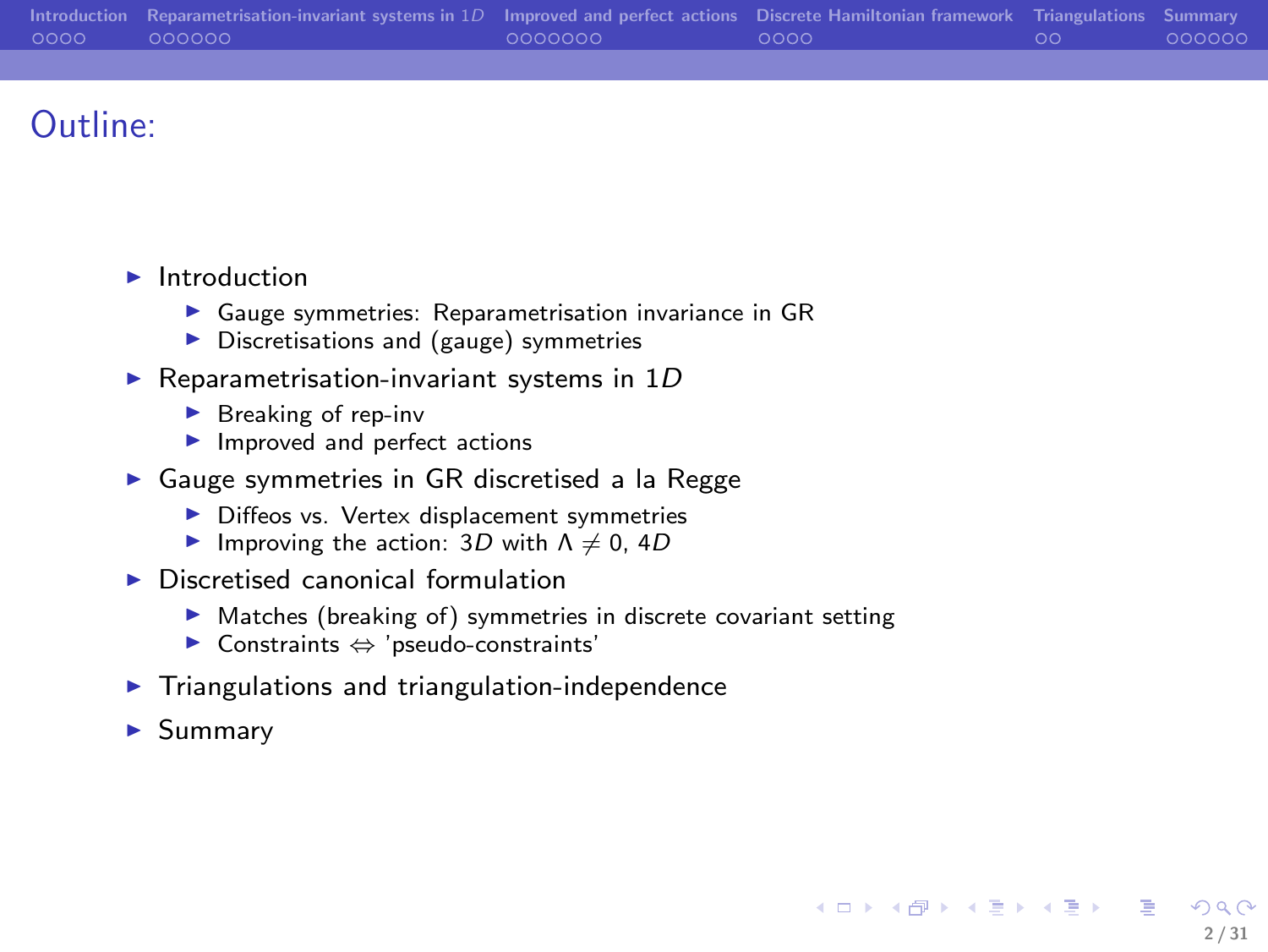|                             | Introduction Reparametrisation-invariant systems in 1D Improved and perfect actions Discrete Hamiltonian framework Triangulations Summary |         |        |    |        |
|-----------------------------|-------------------------------------------------------------------------------------------------------------------------------------------|---------|--------|----|--------|
| $\bullet$ 000               | 000000                                                                                                                                    | 0000000 | - ററററ | ററ | 000000 |
| <b>Gauge symmetry in GR</b> |                                                                                                                                           |         |        |    |        |

#### Diff-invariance in GR as gauge symmetry

- $\blacktriangleright$  '12: realisation of Finstein that initial conditions do not determine solution to his field equations uniquely (hole argument).
- $\blacktriangleright$  Dirac: Different solutions with same initial data should be physically the same.
- $\triangleright$  Solutions unique up to space-time diffeomorphisms!



<span id="page-2-0"></span>Phase space (space of initial data)

- Principle of background-independence: No metric singled out  $(Diff(M)$  as gauge group).
- $\triangleright$  Canonical formulation: Constraint algebra ("hypersurface-deformation algebra")

 $\{D(X), D(Y)\} = D([X, Y]), \{D(X), H(N)\} = H(\mathcal{L}_X N),$  ${H(N), H(M)} = D(q^{-1}(N dM - M dN))$ 

 $\Rightarrow$  Diffeo-symmetry intimately related to dynamics of GR!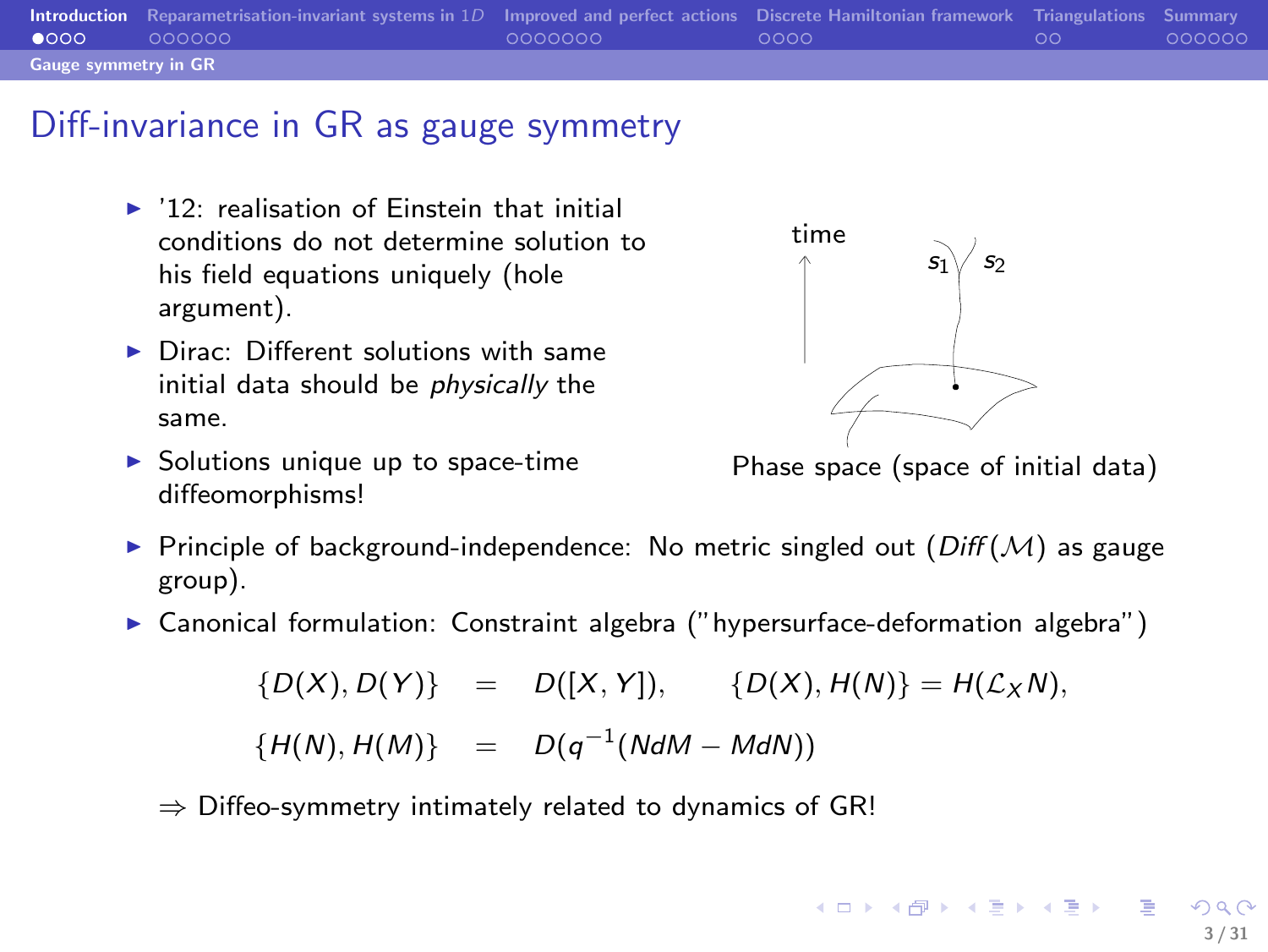|                             | <b>Introduction</b> Reparametrisation-invariant systems in 1D Improved and perfect actions Discrete Hamiltonian framework Triangulations Summary |         |      |    |        |
|-----------------------------|--------------------------------------------------------------------------------------------------------------------------------------------------|---------|------|----|--------|
| 0000                        | 000000                                                                                                                                           | 0000000 | ററററ | ററ | 000000 |
| <b>Gauge symmetry in GR</b> |                                                                                                                                                  |         |      |    |        |

### **Discretisation**

Before quantization, one usually discretises systems (easier to quantise, deal with product of "fields at a point")

Unfortunately, upon discretisation, Poisson algebra relations are usually changed. Note: not always bad! For example the E-fields in LQG:

- ► Continuum:  ${E_I(x), E_J(y)} = 0$
- Integrated over face  $f: \{E_1(f), E_1(f)\} = \epsilon_{IJK} E_K(f)$

But when the fields are associated to (gauge) symmetries, change of Poisson structure usually viewed as anomaly

- ► In QFT: Lattice discretisation changes algebra of the  $P_{\mu} \Leftrightarrow$  breaks Poincaré-invariance
- $\triangleright$  In  $3 + 1$  GR: No anomaly-free version of discretised Hypersurface-deformation algebra known (e.g. Loll gr-qc/9708025, Thiemann gr-qc/9705017, hep-th/0005232, Dittrich 0810.3594 [gr-qc])
- ► In 2 + 1 LQG with  $\Lambda \neq 0$ : Discretisation along plaquettes produes "mild" anomaly (Perez, Pranzetti 1001.3292[gr-qc])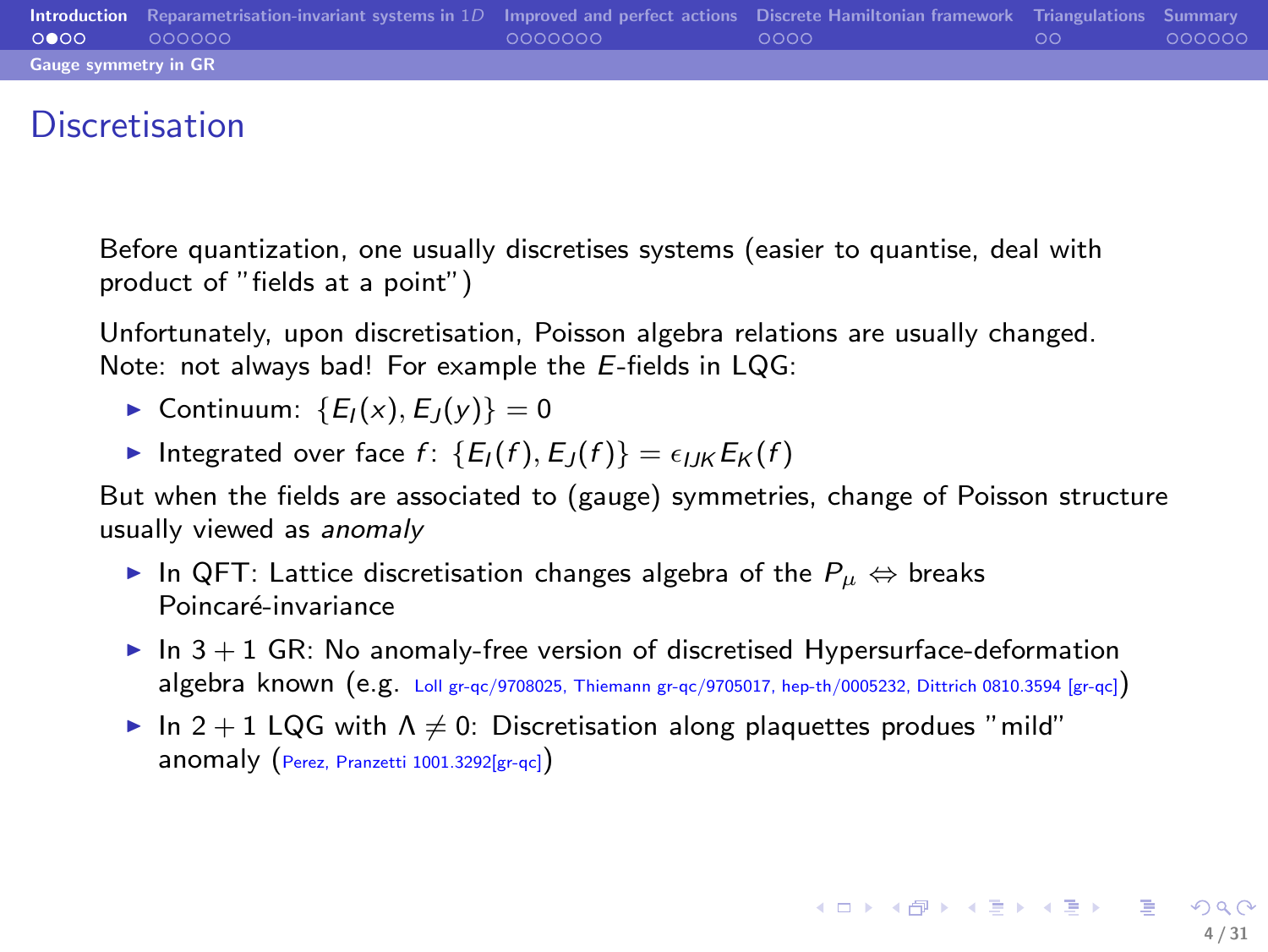|                             | Introduction Reparametrisation-invariant systems in 1D Improved and perfect actions Discrete Hamiltonian framework Triangulations Summary |         |        |    |        |
|-----------------------------|-------------------------------------------------------------------------------------------------------------------------------------------|---------|--------|----|--------|
| 0000                        | 000000                                                                                                                                    | 0000000 | - ററററ | ററ | 000000 |
| <b>Gauge symmetry in GR</b> |                                                                                                                                           |         |        |    |        |

# Discretising GR

For instance Regge gravity: GR on triangulation (starting point for Quantum Regge calculus, Spin foam quantization)

Replace smooth metric  $g_{\mu\nu}$  by piecewise linear-flat metric g<sup>∆</sup> (encoded in edge lengths  $l_e$  of triangulation)



イロメ イ母メ イヨメ イヨメー

5 / 31

- $\triangleright$  Piecewise flat metrics approximate smooth ones, but have different orbit size under diffeos.
- $\Rightarrow$  Fate of diffeomorphism-symmetry in the discrete theory?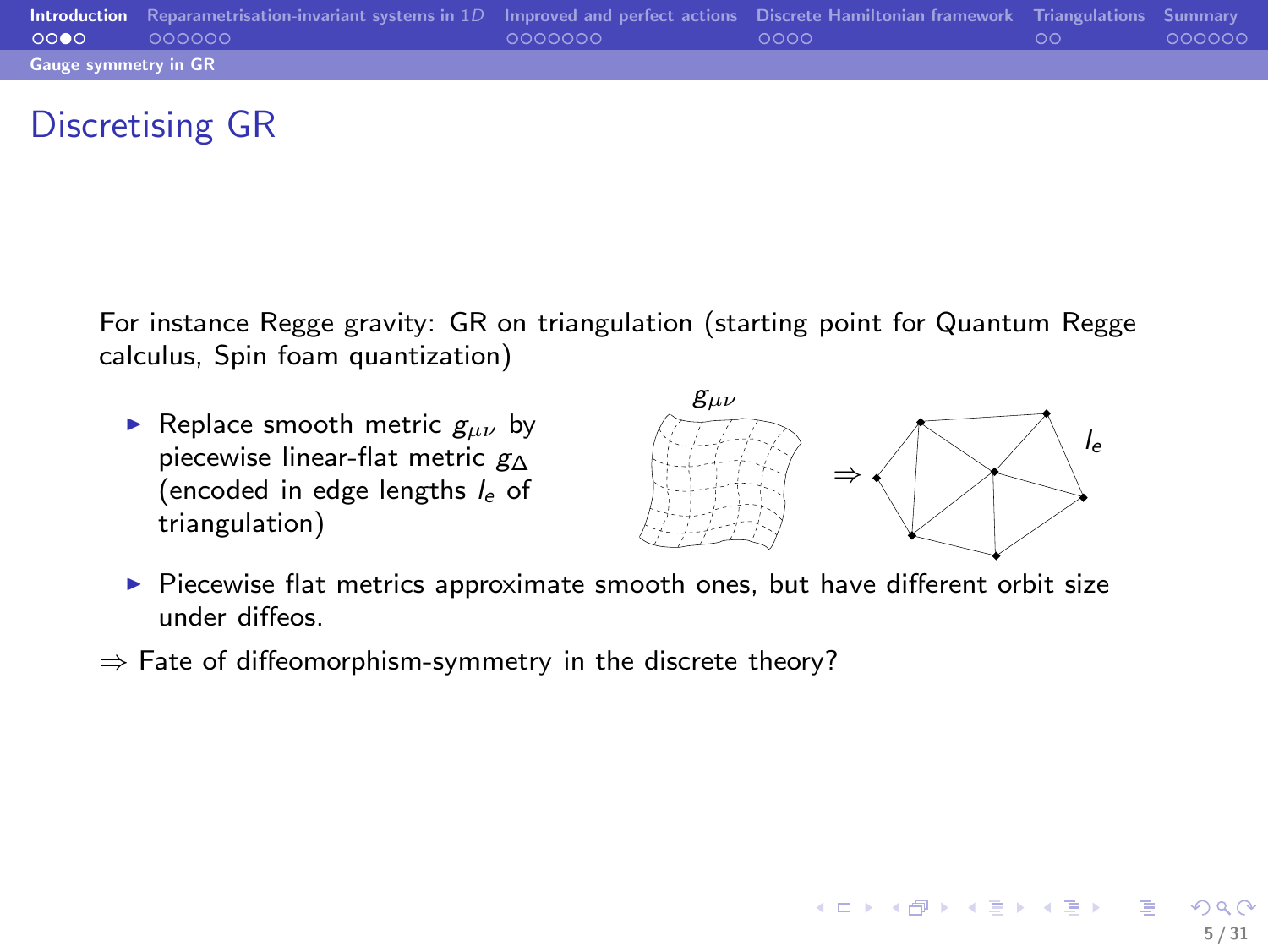|                             | Introduction Reparametrisation-invariant systems in 1D Improved and perfect actions Discrete Hamiltonian framework Triangulations Summary |         |       |    |        |
|-----------------------------|-------------------------------------------------------------------------------------------------------------------------------------------|---------|-------|----|--------|
| 0000                        | 000000                                                                                                                                    | 0000000 | -ററററ | ററ | 000000 |
| <b>Gauge symmetry in GR</b> |                                                                                                                                           |         |       |    |        |

## Aim of this talk

- ▶ Describe, in which way gauge symmetry is lost in discretised Gravity (Regge), and which problems this causes.
- ▶ Argue, that the following three problems are connected:



イロン イ団ン イミン イミン 一番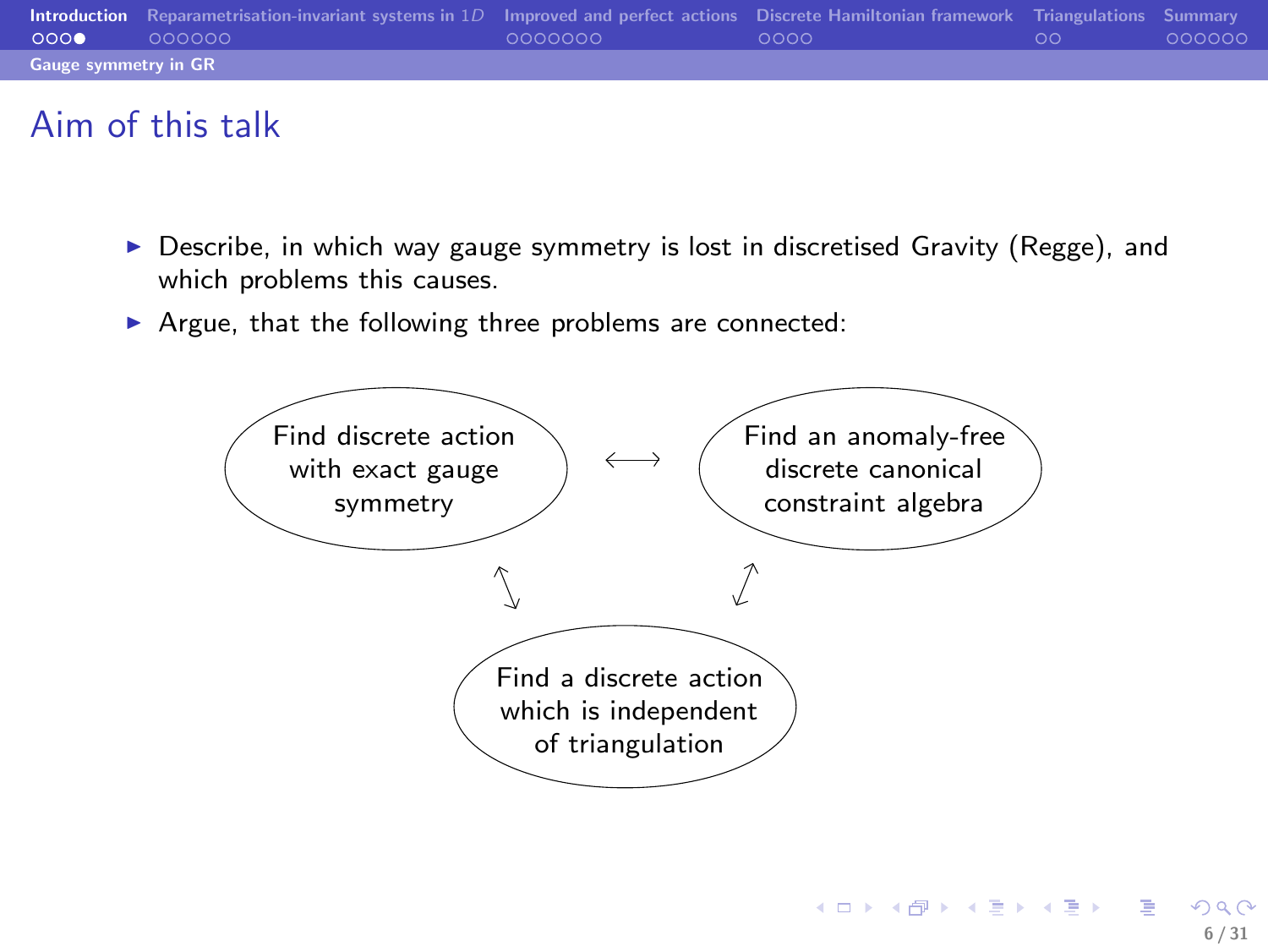|                        | Introduction Reparametrisation-invariant systems in 1D Improved and perfect actions Discrete Hamiltonian framework Triangulations Summary |         |        |    |        |
|------------------------|-------------------------------------------------------------------------------------------------------------------------------------------|---------|--------|----|--------|
| 0000                   | 000000                                                                                                                                    | 0000000 | - ററററ | ററ | 000000 |
| Parametrise 1D systems |                                                                                                                                           |         |        |    |        |

## Parametrise 1D systems

Reparametrisation-invariant systems in 1D: Close to situation in GR

- ► Take usual system in 1D without gauge symmetries:  $L(q, \dot{q}) = \frac{1}{2} \dot{q}^2 V(q)$ , det  $\frac{\partial^2 L}{\partial q_i \partial q_j} \neq 0$
- ▶ Parametrise: treat time  $t$  as variable and regard evolution w.r.t. auxilliary parameter s:  $q(t) \rightarrow q(s)$ ,  $t(s)$ . Dynamics is governed by action:

<span id="page-6-0"></span>
$$
\tilde{L}(q, t, q', t') := \left(\frac{1}{2}\frac{(q')^2}{(t')^2} - V(q)\right)t'
$$

 $\triangleright$  The new system now is reparametrisation-invariant:  $q(s)$ ,  $t(s)$  solutions for certain boundary data, then also  $q(\tilde{s})$ ,  $t(\tilde{s})$  for any  $\tilde{s} = \tilde{s}(s)$ .

⇒ Boundary data  $q(s_i)$ ,  $t(s_i)$ ,  $q(s_f)$ ,  $t(s_f)$  does not determine unique solution of equations of motion (only up to reparametrisation). System has gauge symmetry in that sense.  $\Leftrightarrow$  Analogue of diff-symmetry in GR.

► Generically: Eom for  $t(s)$  is satisfied automatically.  $\Rightarrow$  Choose arbitrary  $t(s)$ , then  $q(s)$  is uniquely determined.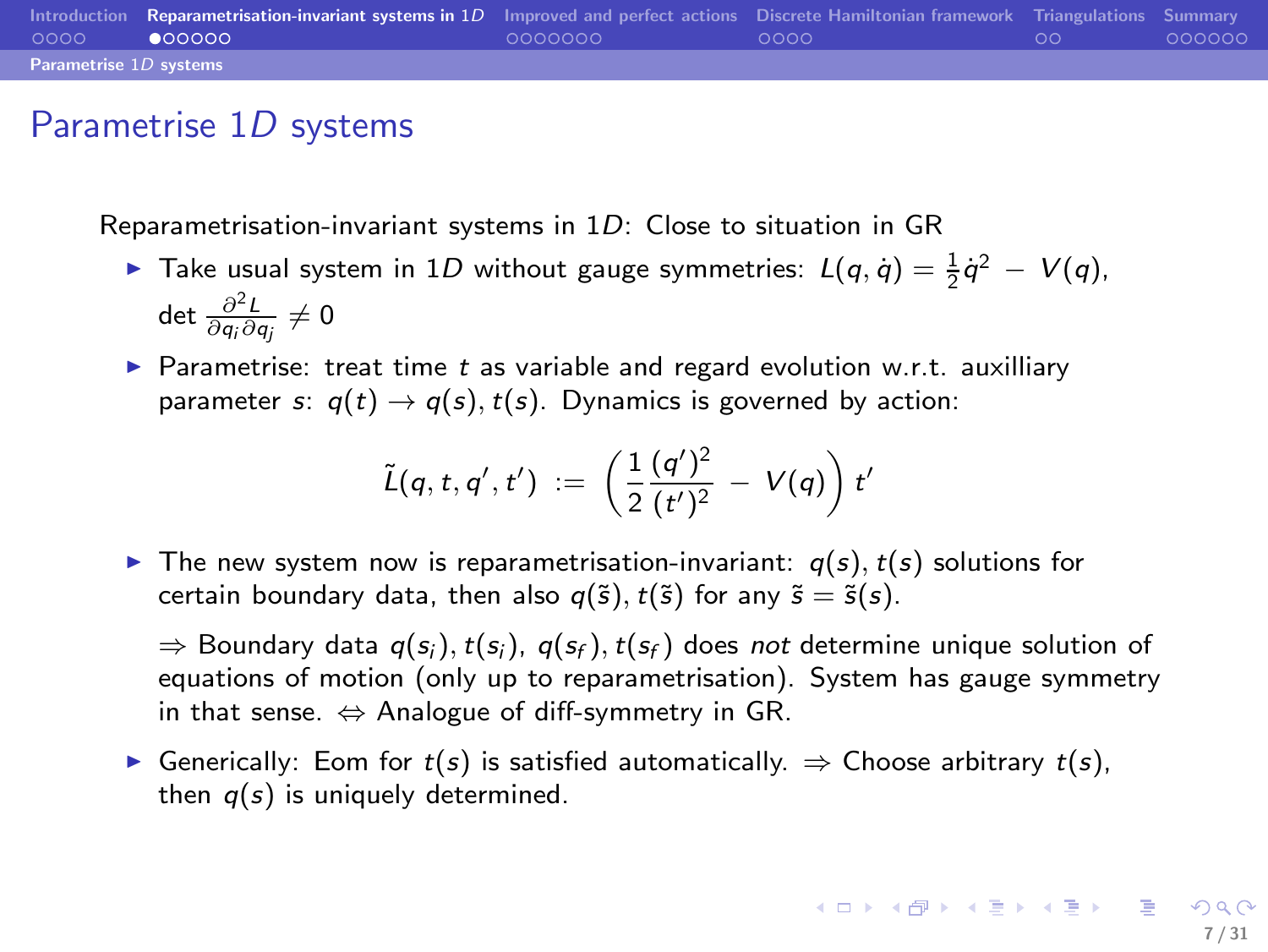|                        | Introduction Reparametrisation-invariant systems in 1D Improved and perfect actions Discrete Hamiltonian framework Triangulations Summary |         |      |    |        |
|------------------------|-------------------------------------------------------------------------------------------------------------------------------------------|---------|------|----|--------|
| 0000                   | 000000                                                                                                                                    | 0000000 | ററററ | ററ | 000000 |
| Parametrise 1D systems |                                                                                                                                           |         |      |    |        |

#### Discretise parametrised 1D systems

► Discretise the variables:  $q(s)$ ,  $t(s)$   $\rightarrow$   $t_n$ ,  $q_n$ ,  $n = 0, ..., N + 1$ . Discretise action:

$$
S_{\text{discr}} = \sum_{n=0}^{N} \left( \frac{1}{2} \frac{(q_{n+1} - q_n)^2}{(t_{n+1} - t_n)^2} - V\left(\frac{q_n + q_{n+1}}{2}\right) \right) (t_{n+1} - t_n)
$$

(Equivalent to replace smooth solutions by piecewise linear ones).

 $\blacktriangleright$  Equations of motion:

$$
\frac{\partial S_{\text{discr}}}{\partial t_n} = \frac{\partial S_{\text{discr}}}{\partial q_n} \stackrel{!}{=} 0 \quad \text{unique solution!}
$$

 $\Rightarrow$  gauge-invariance broken! Unlike continuum  $t(s)$  (which is arbitrary),  $t_n$  are fixed!

► Therefore the Hessian  $H = \frac{\partial^2 S_{\text{discr}}}{\partial x_n \partial x_m}$  has no zero Eigenvalue (where  $x = \{t, q\}$ ). However: In limit  $N \to \infty$ , N out of the 2N eigenvalues of H approach zero. In continuum limit, gauge symmetry is restored in that sense.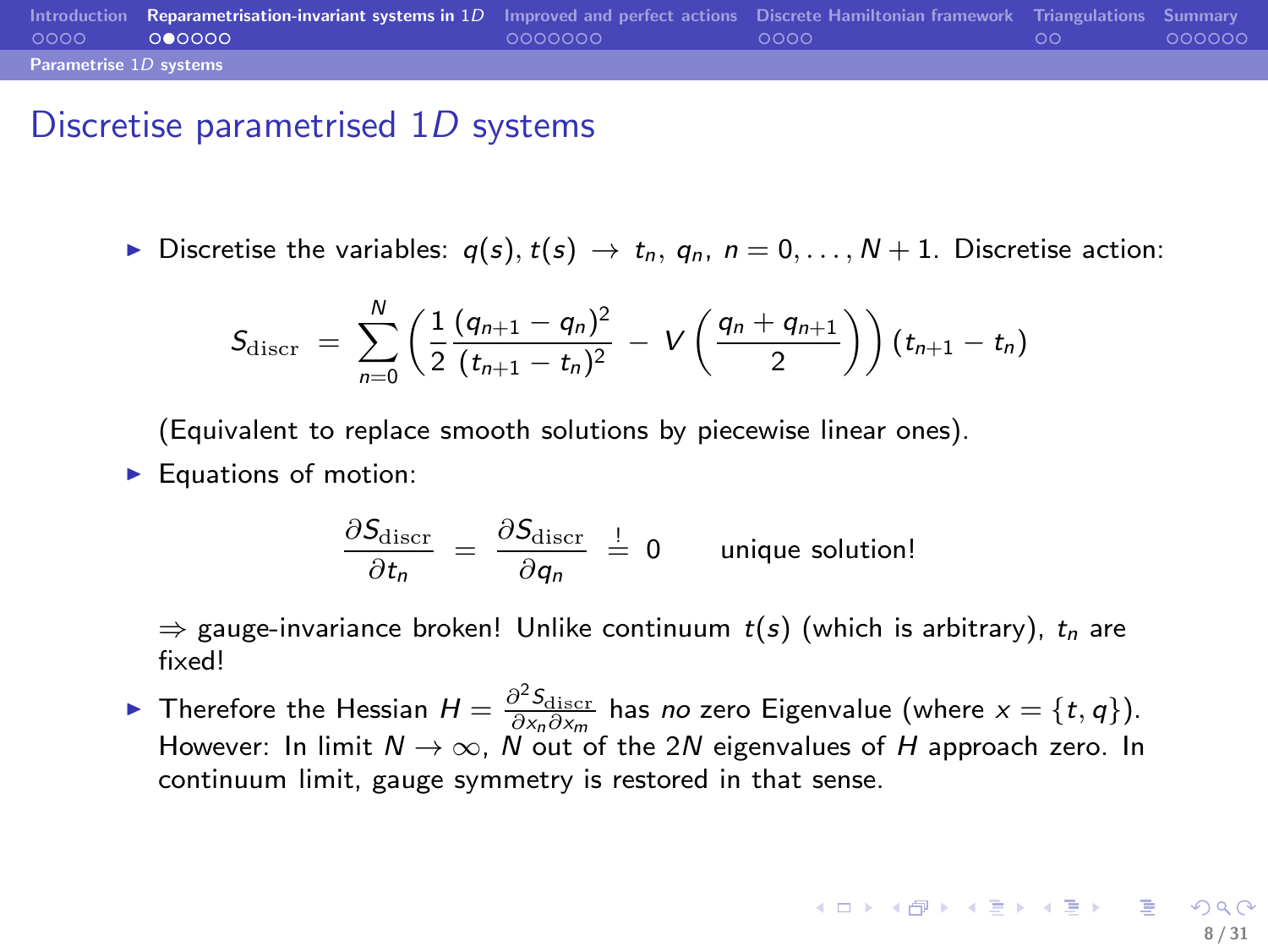| 0000                   | Introduction Reparametrisation-invariant systems in 1D Improved and perfect actions Discrete Hamiltonian framework Triangulations Summary<br>000000 | 0000000 | - ററററ | ററ | 000000 |
|------------------------|-----------------------------------------------------------------------------------------------------------------------------------------------------|---------|--------|----|--------|
| Parametrise 1D systems |                                                                                                                                                     |         |        |    |        |

# Exception:

 $\triangleright$  There is an exception, for when also the discretised action  $S_{\text{discr}}$  exhibits gauge symmetry: Whenever the piecewise linear dynamics coincides with the continuum dynamics, i.e. for  $V = 0$  ( $\Leftrightarrow$  linear dynamics  $\dot{q} = const$ ):



Figure:  $V = 0$ :  $t_n$  arbitrary,  $a_n$ uniquely fixed by boundary data and  $t_n$ 

Figure:  $V \neq 0$ :  $t_n$  and  $q_n$  uniquely fixed by boundary data.

If  $V = 0$ , then the discrete dynamics coincides with the continuum one. In this case the eom for  $t_n$  is automatically satisfied.  $\Rightarrow S_{\text{discr}}$  has exact gauge symmetries from the continuum ( $t_n$  arbitrary,  $q_n$  fixed by boundary data and  $t_n$ ).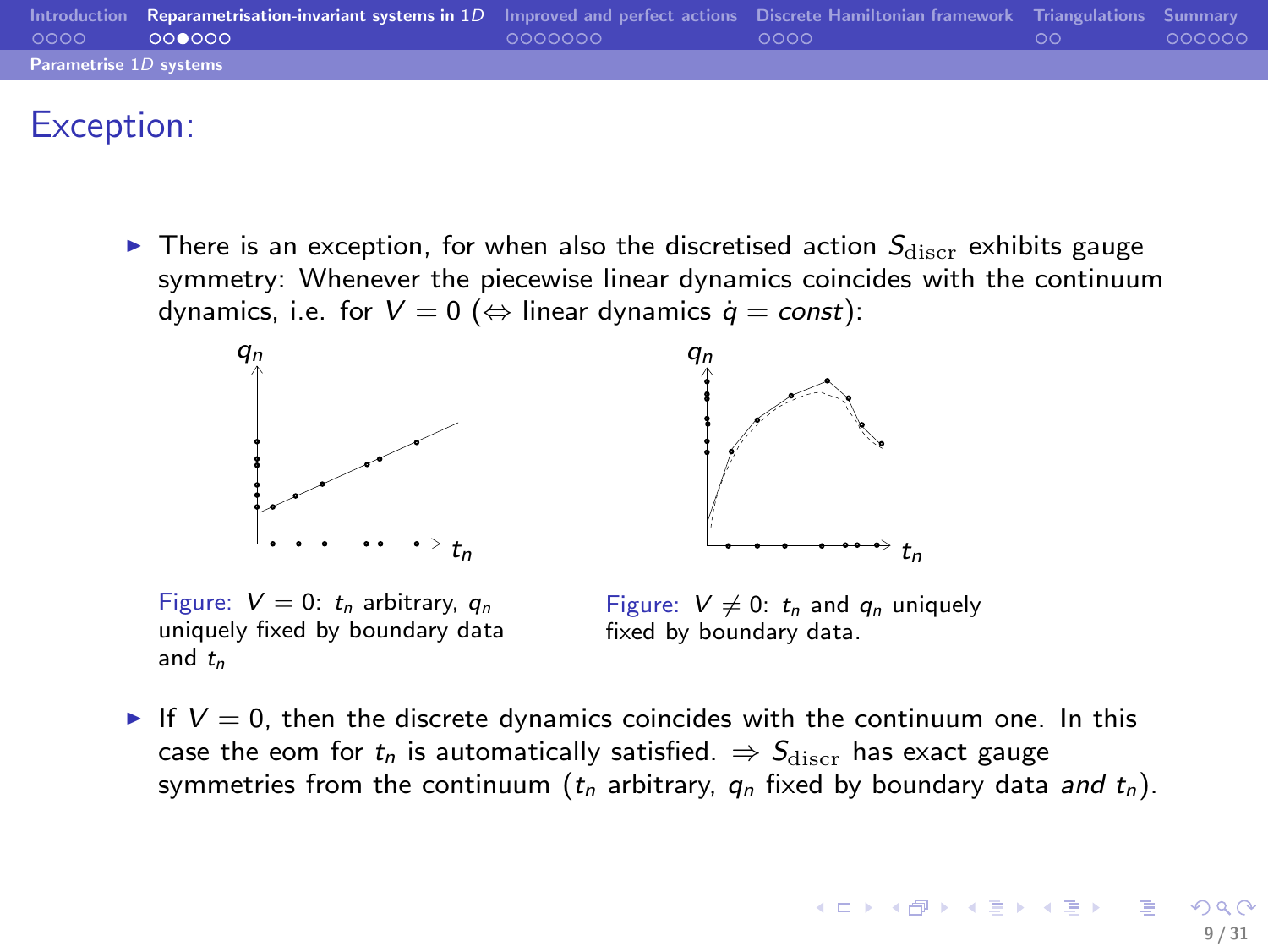|                        | Introduction Reparametrisation-invariant systems in 1D Improved and perfect actions Discrete Hamiltonian framework Triangulations Summary |         |      |    |        |
|------------------------|-------------------------------------------------------------------------------------------------------------------------------------------|---------|------|----|--------|
| 0000                   | 000000                                                                                                                                    | 0000000 | ററററ | ററ | 000000 |
| Parametrise 1D systems |                                                                                                                                           |         |      |    |        |

## The perfect action

 $\triangleright$  The breaking of gauge symmetry in discrete theory can be traced back to the choice of the discrete action  $S_{\text{discr}}$ , which effectively replaces smooth dynamics by piecewise linear ones. In fact, one can write down a discrete action which exhibits exact gauge symmetry (perfect action): (see e.g. Marsden, West Act.Num.10 (2001))

$$
S_{\text{perf }}=\ \sum_{n=0}^{N}\ \int_{s_n}^{s_{n+1}}ds\ \tilde{L}(q(s), t(s), q'(s), t'(s))
$$

where  $q(s)$ ,  $t(s)$  are solutions of continuum dynamics with boundary data  $t_n$ ,  $q_n$ ,  $t_{n+1}$ ,  $q_{n+1}$ .

► The Hessian  $\frac{\partial^2 S_{\text{perf}}}{\partial x_n \partial x_m}$  has  $N$  zero eigenvectors (exhibits *exact* gauge symmetries of continuum: half of the variables are gauge). Reproduces exact continuum dynamics.

10 / 31

K ロ X K @ X K 할 X X 할 X 및 할 X Y Q Q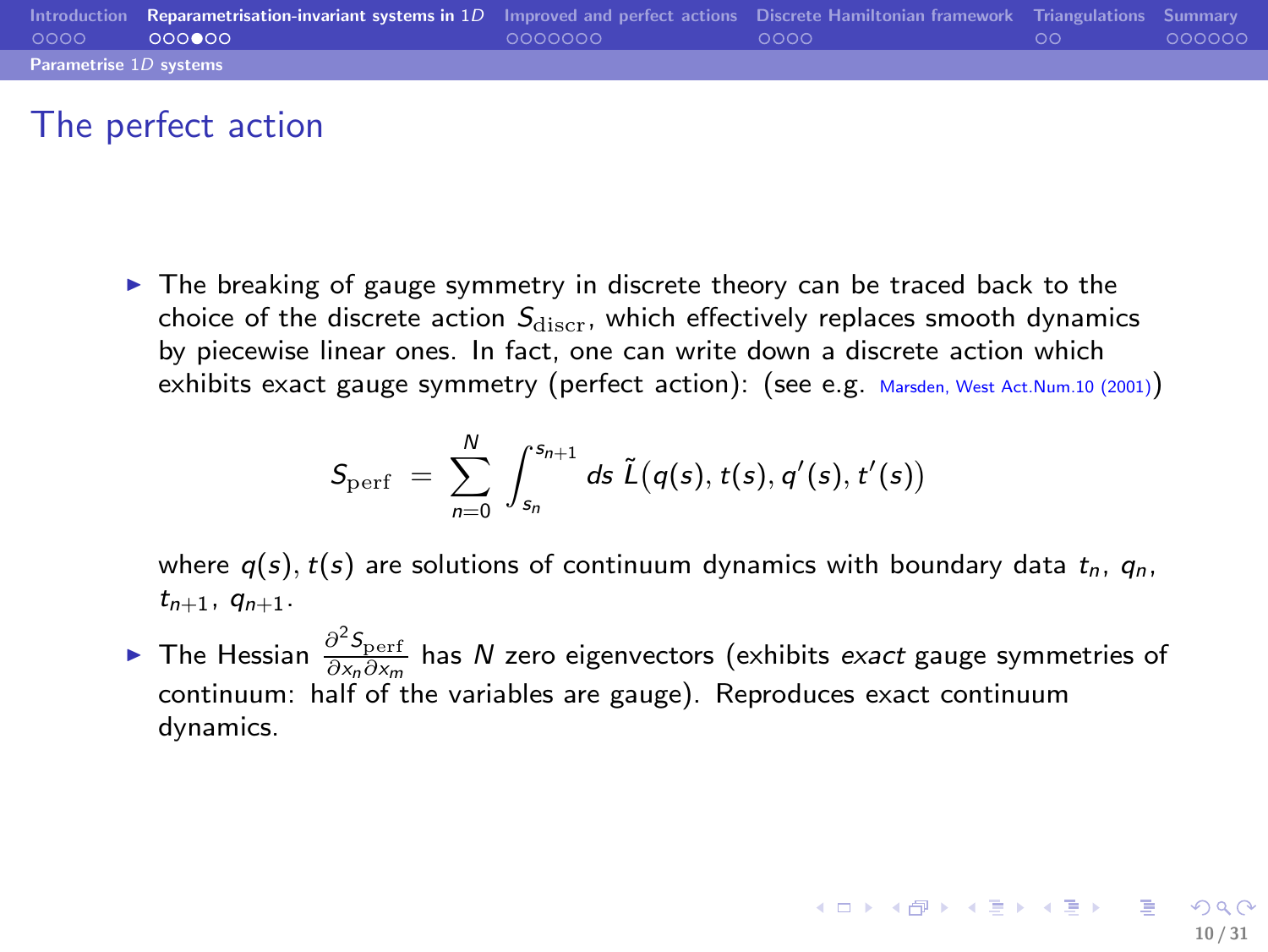|                        | Introduction Reparametrisation-invariant systems in 1D Improved and perfect actions Discrete Hamiltonian framework Triangulations Summary |         |        |    |        |
|------------------------|-------------------------------------------------------------------------------------------------------------------------------------------|---------|--------|----|--------|
| 0000                   | 000000                                                                                                                                    | 0000000 | - ററററ | ററ | 000000 |
| Parametrise 1D systems |                                                                                                                                           |         |        |    |        |

#### Improving the action via coarse graining

 $\triangleright$  The perfect action can be constructed by coarse graining process (see e.g. BB, Dittrich 0907.4323 [gr-qc]):  $S_{disc}(q_0, t_0, \ldots, q_N, t_N) \rightarrow S_{\text{imp}}(q_0, t_0, \ldots, q_N, t_N)$ 



where

$$
S_{\text{imp}}^{(n)}(q_n, t_n, q_{n+1}, t_{n+1}) = S_{\text{discr}}(\tilde{q}_0, \tilde{t}_0, \ldots, \tilde{q}_M, \tilde{t}_M) \bigg| \frac{\partial S_{\text{discr}}}{\partial \tilde{q}_n} = \frac{\partial S_{\text{discr}}}{\partial t_n} = 0, q_n = \tilde{q}_0, \ldots, t_{n+1} = \tilde{t}_M
$$

is the value of the discrete action  $S_{\text{discr}}$  on a solution of a further refinement of the interval  $[t_n, t_{n+1}]$  into M pieces.

- $\triangleright$  The improved action is defined on the coarse lattice, but incorporates dynamics of fine lattice.  $\Rightarrow \frac{\partial^2 \mathsf{S_{imp}}}{\partial \mathsf{x}_n \partial \mathsf{x}_m}$  has  $N$  small Eigenvectors.
- $\blacktriangleright$  Perfect action arises as limit of infinite refinement:

$$
\lim_{M\to\infty}S_{\rm imp}\;=\;S_{\rm perf}
$$

<span id="page-10-0"></span>11 / 31

K ロ ▶ K @ ▶ K 할 ▶ K 할 ▶ 이 할 → K) Q C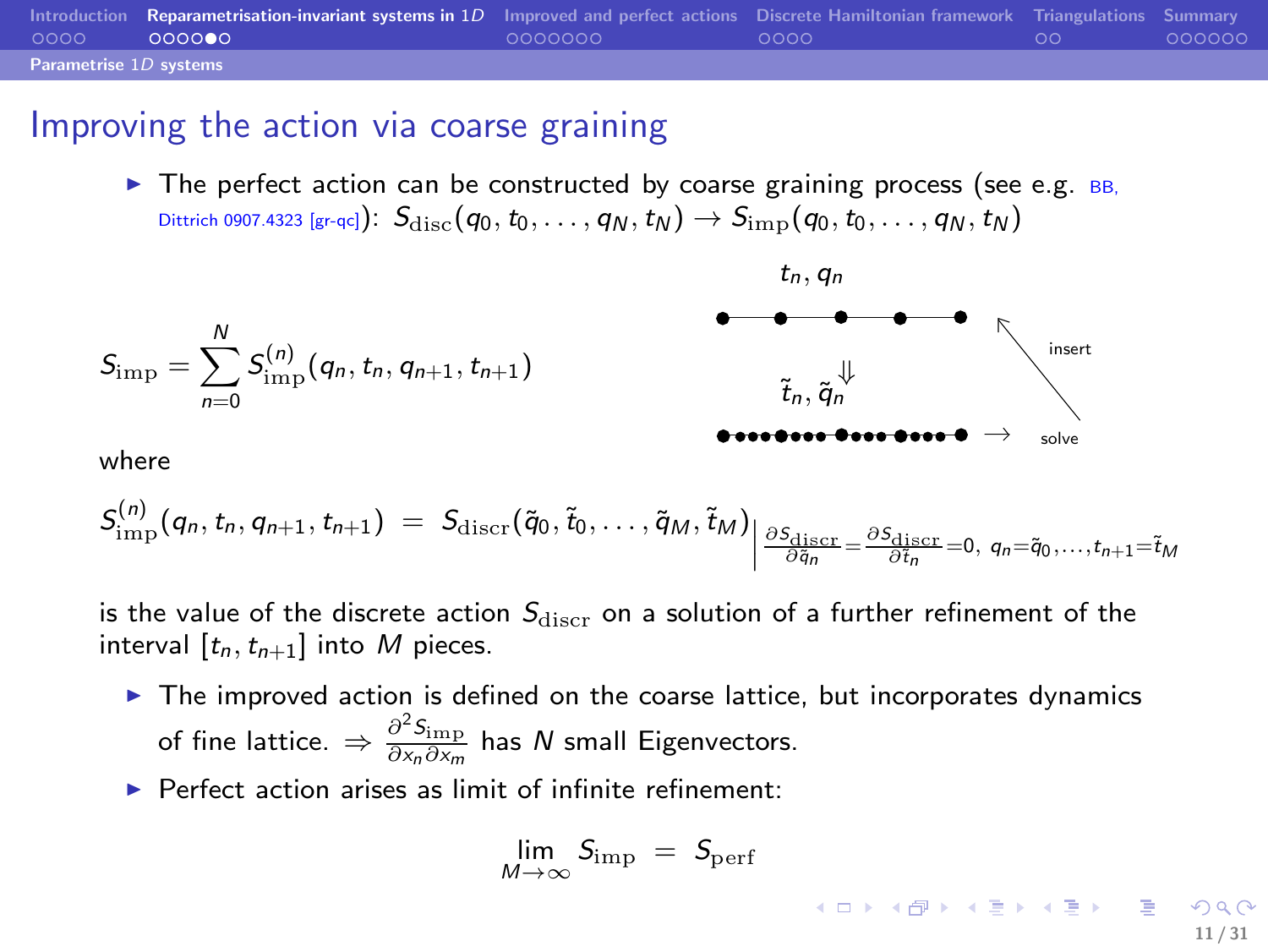|                        | Introduction Reparametrisation-invariant systems in 1D Improved and perfect actions Discrete Hamiltonian framework Triangulations Summary |         |        |    |        |
|------------------------|-------------------------------------------------------------------------------------------------------------------------------------------|---------|--------|----|--------|
| 0000                   | 000000                                                                                                                                    | 0000000 | - ററററ | ററ | 000000 |
| Parametrise 1D systems |                                                                                                                                           |         |        |    |        |

## Problems with discretisation:

- For naively discretised reparametrization-invariant theories, both  $t_n$  and  $q_n$  are fixed by dynamics, but in the continuum limit only  $q_n(t_n)$  is predicted by theory  $\Rightarrow$  Mismatch of degrees of freedom (e.g. correlation function between  $t_n$  and  $t_{n+1}$  becomes pure gauge in continuum).
- $\triangleright$  Too many variables integrated over in path integral (divergencies)!
- $\triangleright$  Different size of gauge orbits causes problems for perturbation theory Dittrich, Hoehn, 0912.1817 [gr-qc]
- $\triangleright$  Numerical issue: very small Eigenvalues of Hessian H (for large N) cause numerical problems.
- $\blacktriangleright$  In lattice field theories: discretisation causes lattice artifacts which often range over several lattice sites. Bietenholz hep-lat/9709117

In lattice field theories, these issues are well-known, and dealt with by improving the action (replacing  $S_{\text{discr}}$  with another action  $S_{\text{imp}}$ , which captures gauge degrees of freedom better).

- $\triangleright$  For lattice field theories, improved (and perfect) actions are highly sought after. Symanzik Nucl.Phys.B226:187,1983 Gupta hep-lat/9807028, Bietenholz, Wiese hep-lat/9510026 They are constructed using renormalization group techniques.
- $\blacktriangleright$  Improving the action reduces artifacts significantly.
- ► Perfect actions always exist for asymptotically free t[heo](#page-10-0)r[ies](#page-12-0)[.](#page-10-0)<br>  $\overline{A} \cup \overline{A} \cup \overline{A} \cup \overline{A} \cup \overline{A} \cup \overline{A} \cup \overline{A}$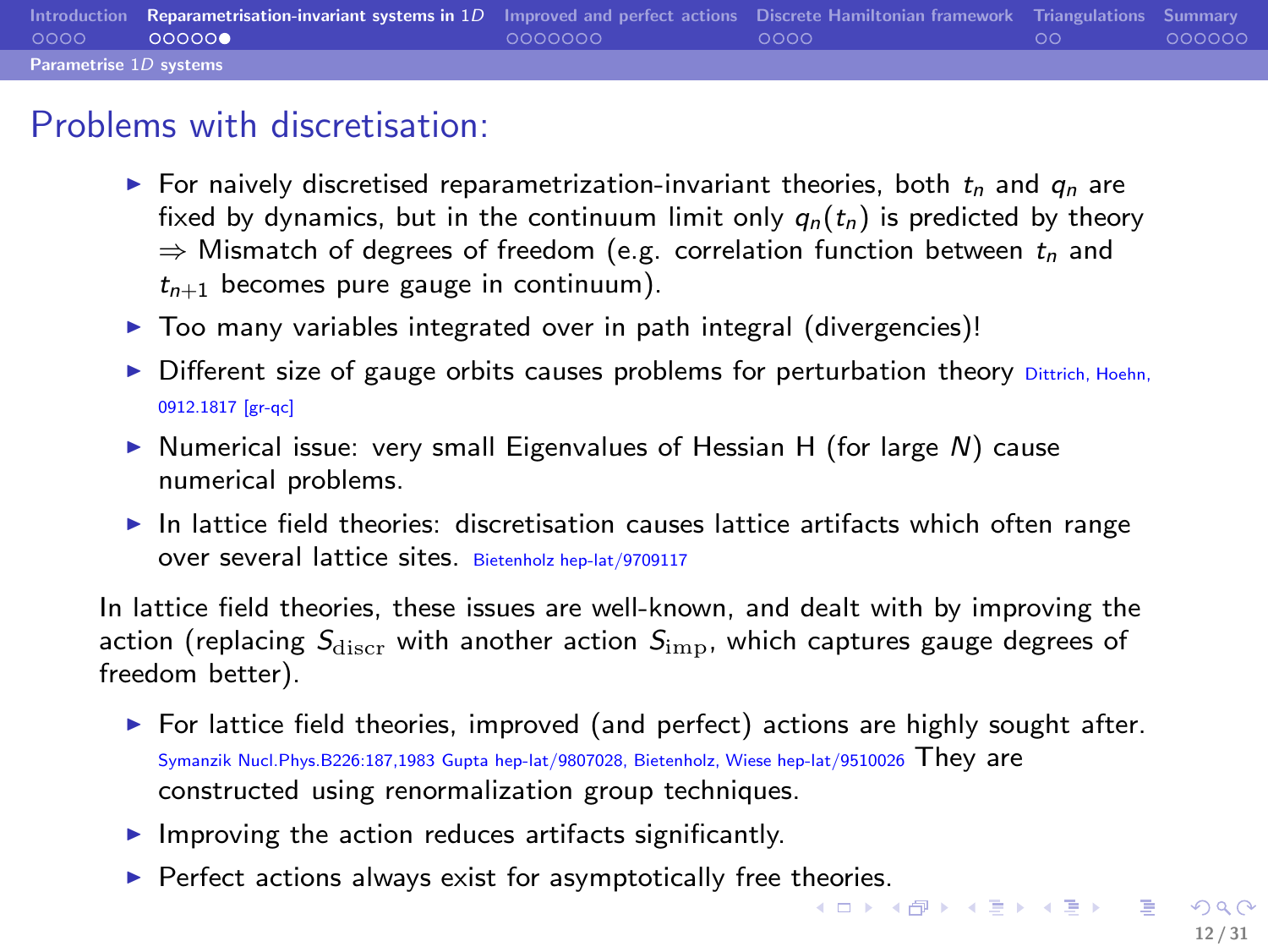|      | Introduction Reparametrisation-invariant systems in $1D$ Improved and perfect actions Discrete Hamiltonian framework Triangulations Summary |         |      |    |        |
|------|---------------------------------------------------------------------------------------------------------------------------------------------|---------|------|----|--------|
| 0000 | <u>. ററററററ</u>                                                                                                                             | 0000000 | ററററ | ററ | 000000 |
|      | Vertex displacements and breaking of gauge symmetries in Regge gravity                                                                      |         |      |    |        |

# Recap: Regge gravity

In Regge calculus  $R_{egge}$  '61, one replaces smooth metric by piecewise-linear flat metrics living on a triangulation  $\tau$ , which consists of D-dim. simplices  $\sigma$ .

Discretised variables: edge lengths  $l_e$ .  $F_h$ : volume of  $D - 2$  subsimplex h ("hinge")  $\theta_h^{\sigma}$ : interior dihedral angle at h in  $\sigma$  $\epsilon_h := 2\pi - \sum_{\sigma\supset h} \theta_h^\sigma$  deficit angle  $\psi_h := \pi - \sum_{\sigma \supset h} \theta_h^{\sigma}.$ 

<span id="page-12-0"></span>

The discretised action is given by

$$
S_{\text{Regge}} = \sum_{h \in \tau^{\circ}} F_h \epsilon_h - \Lambda \sum_{\sigma} V_{\sigma} + \sum_{h \in \partial \tau} F_h \psi_h
$$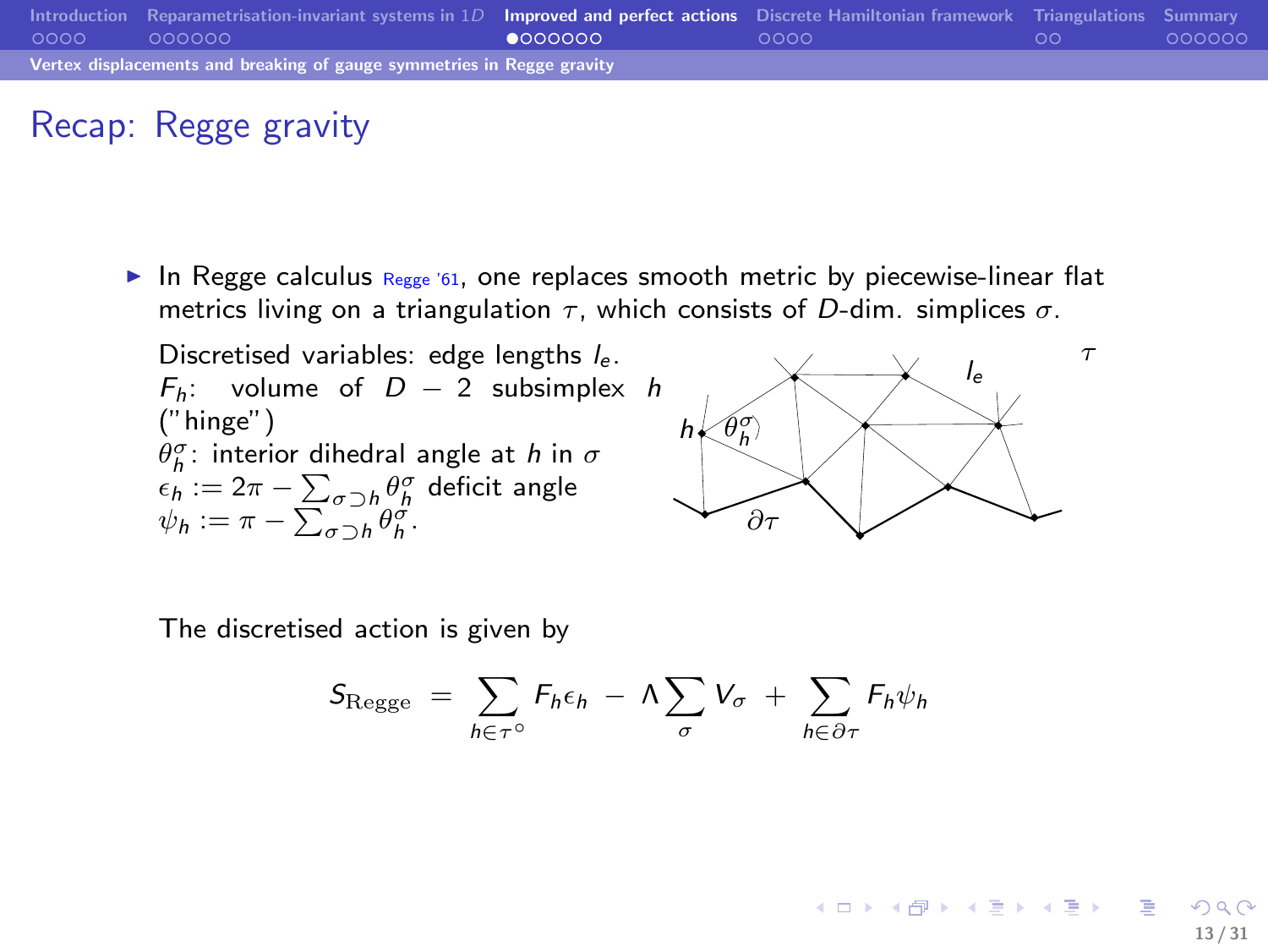|      | Introduction Reparametrisation-invariant systems in $1D$ Improved and perfect actions Discrete Hamiltonian framework Triangulations Summary |         |       |    |         |  |  |  |
|------|---------------------------------------------------------------------------------------------------------------------------------------------|---------|-------|----|---------|--|--|--|
| 0000 | - ററററററ                                                                                                                                    | 0000000 | -ററററ | ററ | .000000 |  |  |  |
|      | Vertex displacements and breaking of gauge symmetries in Regge gravity                                                                      |         |       |    |         |  |  |  |

## Gauge symmetry for Regge in 3D

- ► The equations of motion for 3D Regge gravity (for  $\Lambda = 0$ ) are  $\epsilon_e = 0$ , so the solutions are locally flat metrics - coincides exactly with solutions of continuum dynamics! As a result, the discrete dynamics exhibits exact gauge symmetries (compare to the  $V = 0$  case for 1D systems)
- ▶ Symmetry corresponds to displacement of vertices, position of which can be freely chosen (3 gauge directions per vertex). Symmetry can be derived from discrete Bianchi identities, and is even an off-shell symmetry. Freidel,

Louapre gr-qc/0212001



Same kind of symmetry exists for 4D Regge and  $\Lambda = 0$ , whenever boundary conditions are chosen which lead to flat solutions  $\epsilon \wedge = 0$  in the interior.  $\Rightarrow$  again, matches continuum solution  $R^{\mu}{}_{\nu\sigma\rho} = 0$ , again vertex displacement symmetry is present (4 gauge directions per vertex). Can (in linearised theory) be shown to correspond to action of 4-diffeomorphisms in continuum. Roček, Williams Phys.Lett.B 104 (1981)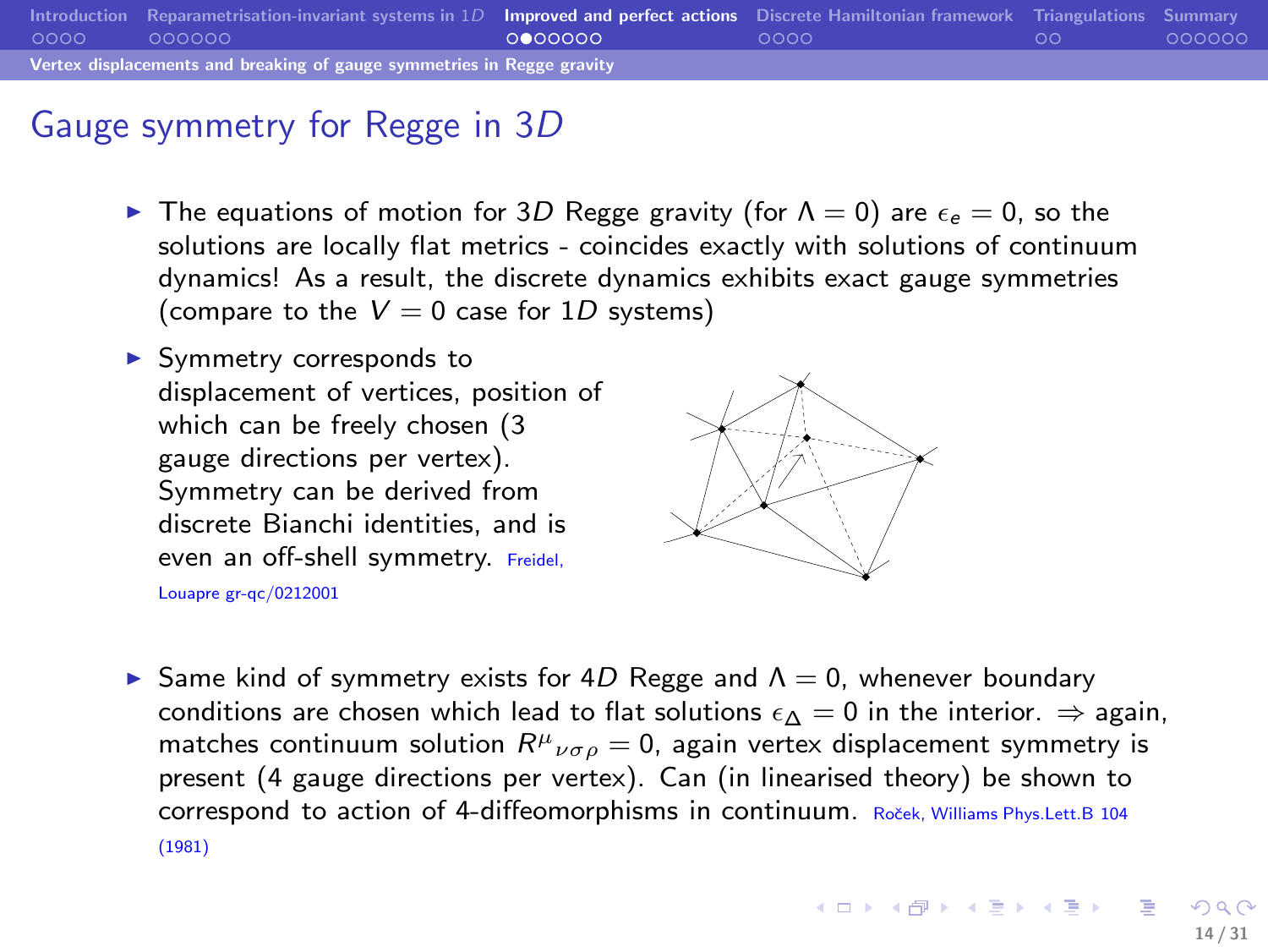[Introduction](#page-2-0) [Reparametrisation-invariant systems in](#page-6-0) 1D **[Improved and perfect actions](#page-12-0)** [Discrete Hamiltonian framework](#page-19-0) [Triangulations](#page-23-0) [Summary](#page-25-0)<br>00000 000000 000000 Vertex displacements and breaking of gauge symmetries in Regge gravity

# Breaking of gauge symmetries in Regge

In the continuum limit of 4D Regge the vertex displacement symmetry is restored. However, whenever discrete solutions do not reproduce continuum dynamics exactly, one has breaking of gauge symmetries. Examples:

► 3D Regge with  $\Lambda \neq 0$ . The equations of motion are

$$
\epsilon_e \,-\, \Lambda \sum_{\sigma\supset e}\frac{\partial V_\sigma}{\partial I_e}\,=\,0
$$

⇒ Unique solution for fixed boundary data: No gauge symmetries.

 $\triangleright$  4D Regge with  $\Lambda = 0$ : BB, Dittrich: 0905.1670 [gr-qc] Consider triangulation resulting from tent moves  $A \rightarrow A'$  (one inner vertex). The boundary conditions determine the deficit angle  $\epsilon_{\Delta}$  at interior triangle  $\Delta$ . Whenever the angle  $\epsilon_{\Delta}$  is non-zero (solution with curvature), then the minimal eigenvalue  $\lambda_{\min}$ of the Hessian does not vanish  $\Rightarrow$  no gauge symmetries! In fact:  $\lambda_{\min}\sim \epsilon_\Delta^2$ .



**K ロ ▶ K 御 ▶ K 唐 ▶ K 唐 ▶** ...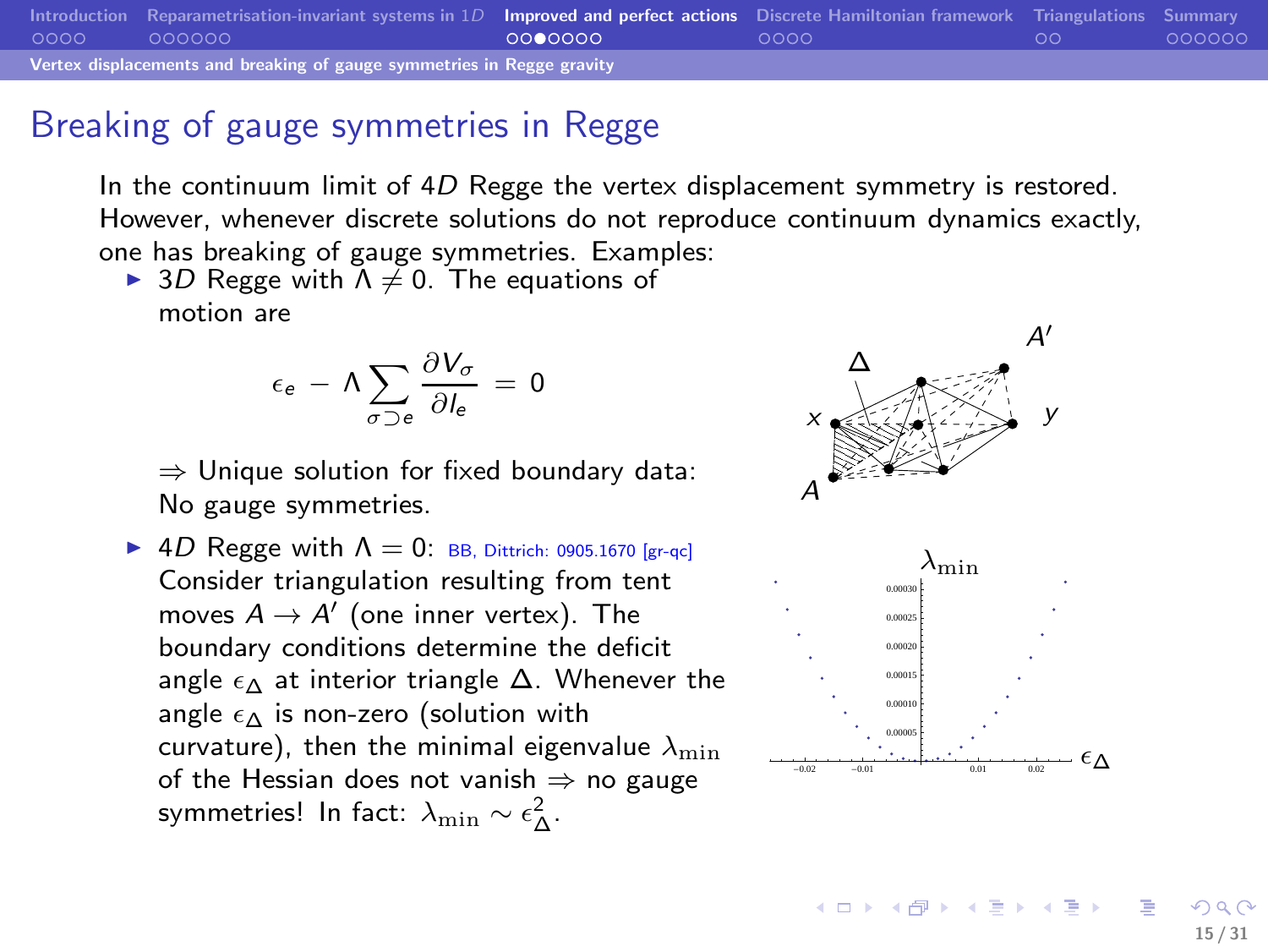|      | Introduction Reparametrisation-invariant systems in $1D$ Improved and perfect actions Discrete Hamiltonian framework Triangulations Summary |         |      |    |        |  |  |  |  |
|------|---------------------------------------------------------------------------------------------------------------------------------------------|---------|------|----|--------|--|--|--|--|
| 0000 | 000000                                                                                                                                      | 0000000 | 0000 | ററ | 000000 |  |  |  |  |
|      | Vertex displacements and breaking of gauge symmetries in Regge gravity                                                                      |         |      |    |        |  |  |  |  |

#### Improving the action for 3D Regge with  $\Lambda \neq 0$

#### BB, Dittrich: 0907.4323 [gr-qc]

 $\blacktriangleright$  For this case the coarse graining procedure can be applied to improve the Regge action. In the limit of infinite refinement, the improved action converges to the Regge action for simplices of constant curvature  $\kappa = \Lambda$ .



$$
S_{\text{Regge}} = \sum_{e} l_e \epsilon_e - \Lambda \sum_{\sigma} V_{\sigma} \qquad \Rightarrow \qquad S_{\text{Regge}}^{(\kappa)} = \sum_{e} l_e \epsilon_e^{(\kappa)} + 2\kappa \sum_{\sigma} V_{\sigma}^{(\kappa)}
$$

- $\blacktriangleright$  The perfect action in fact  $S^{(\kappa)}_\mathrm{Regge}$  possesses exact gauge symmetries (vertex displacement symmetry: 3 gauge dof per vertex).
- ► Equations of motion are  $\epsilon_{e}^{(\kappa)} = 0$ : Solutions are metric of constant curvature  $\kappa$ . Regge action with flat simplices can be seen as linear approximation:  $\mathcal{S}_{\text{Regge}}^{(\kappa)} = \mathcal{S}_{\text{Regge}} + O(\kappa^2).$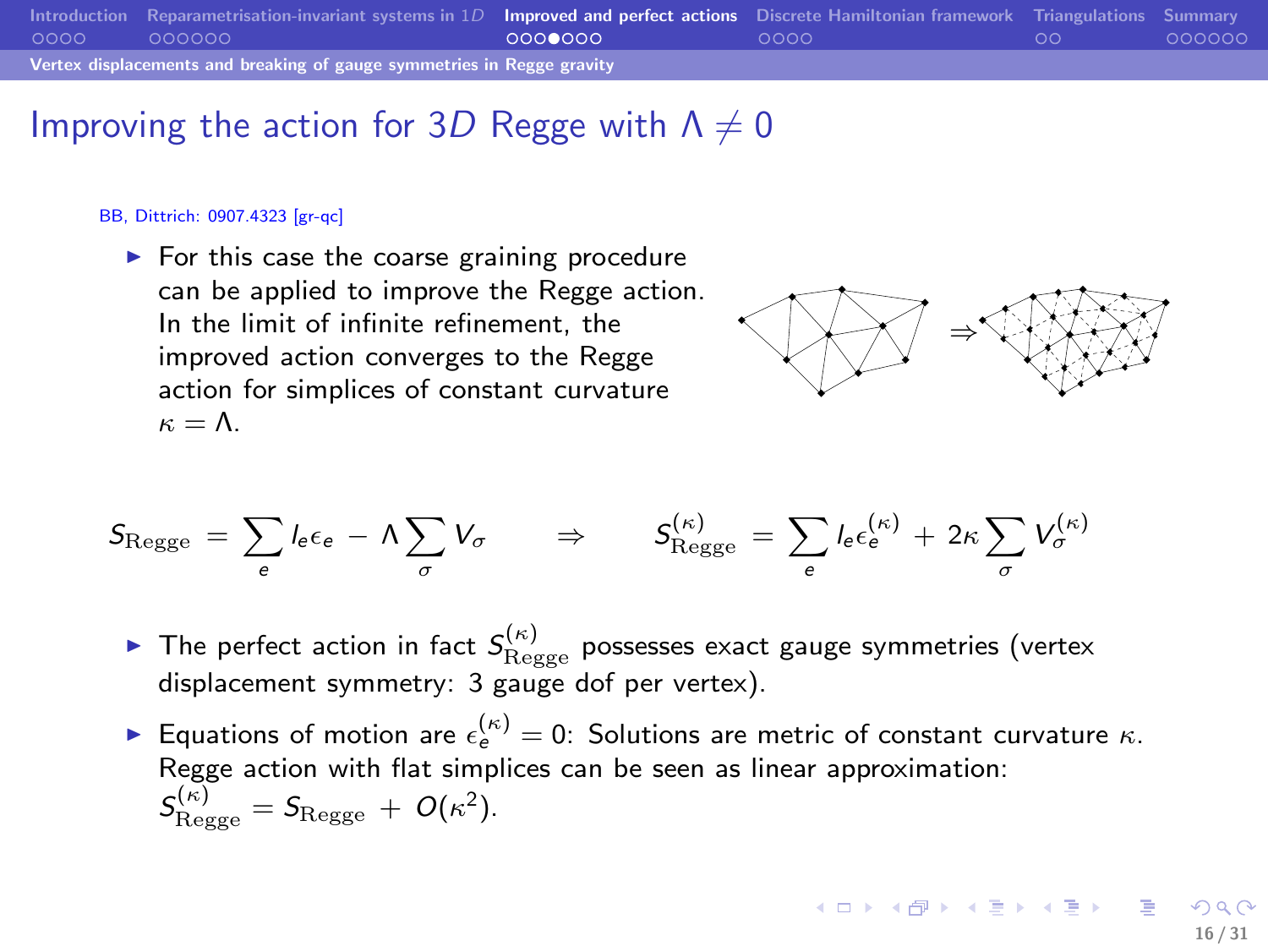|      | Introduction Reparametrisation-invariant systems in $1D$ Improved and perfect actions Discrete Hamiltonian framework Triangulations Summary |          |      |    |        |  |  |  |  |
|------|---------------------------------------------------------------------------------------------------------------------------------------------|----------|------|----|--------|--|--|--|--|
| 0000 | .000000                                                                                                                                     | 00000000 | ററററ | ററ | 000000 |  |  |  |  |
|      | Vertex displacements and breaking of gauge symmetries in Regge gravity                                                                      |          |      |    |        |  |  |  |  |

## Improving the action for 4D Regge:

- $\triangleright$  In general: (improved and) perfect actions are non-local, but (in case of Regge) hopefully triangulation-independent. BB, Dittrich, He, work in progress
- $\triangleright$  In 4D, one can only hope to compute perfect action approximately. Perturb Regge around flat solution (regular  $4D$  hypercubes) and improve order by order:

$$
S = \epsilon^{2} \frac{1}{2} S_{ee'} l_{e'}^{(1)} l_{e'}^{(1)} + \epsilon^{3} \left( S_{ee'} l_{e'}^{(1)} l_{e'}^{(2)} + \frac{1}{3!} S_{ee'e''} l_{e'}^{(1)} l_{e'}^{(1)} l_{e'}^{(1)} \right) + \cdots
$$
  
\n
$$
\downarrow \text{improve}
$$
  
\n
$$
S = \epsilon^{2} \frac{1}{2} S_{ee'}^{\text{imp}} l_{e'}^{(1)} l_{e'}^{(1)} + \epsilon^{3} \left( S_{ee'}^{\text{imp}} l_{e'}^{(1)} l_{e'}^{(2)} + \frac{1}{3!} S_{ee'e''} l_{e'}^{(1)} l_{e'}^{(1)} l_{e''}^{(1)} \right) + \cdots
$$

↓ improve

$$
S \quad = \quad \epsilon^2 \frac{1}{2} S_{ee'}^{\rm imp} \, l_e^{(1)} l_{e'}^{(1)} \, + \, \epsilon^3 \left( S_{ee'}^{\rm imp} l_e^{(1)} l_{e'}^{(2)} \, + \, \frac{1}{3!} S_{ee'e''}^{\rm imp} l_e^{(1)} l_{e''}^{(1)} l_{e''}^{(1)} \right) \, + \, \ldots
$$

17 / 31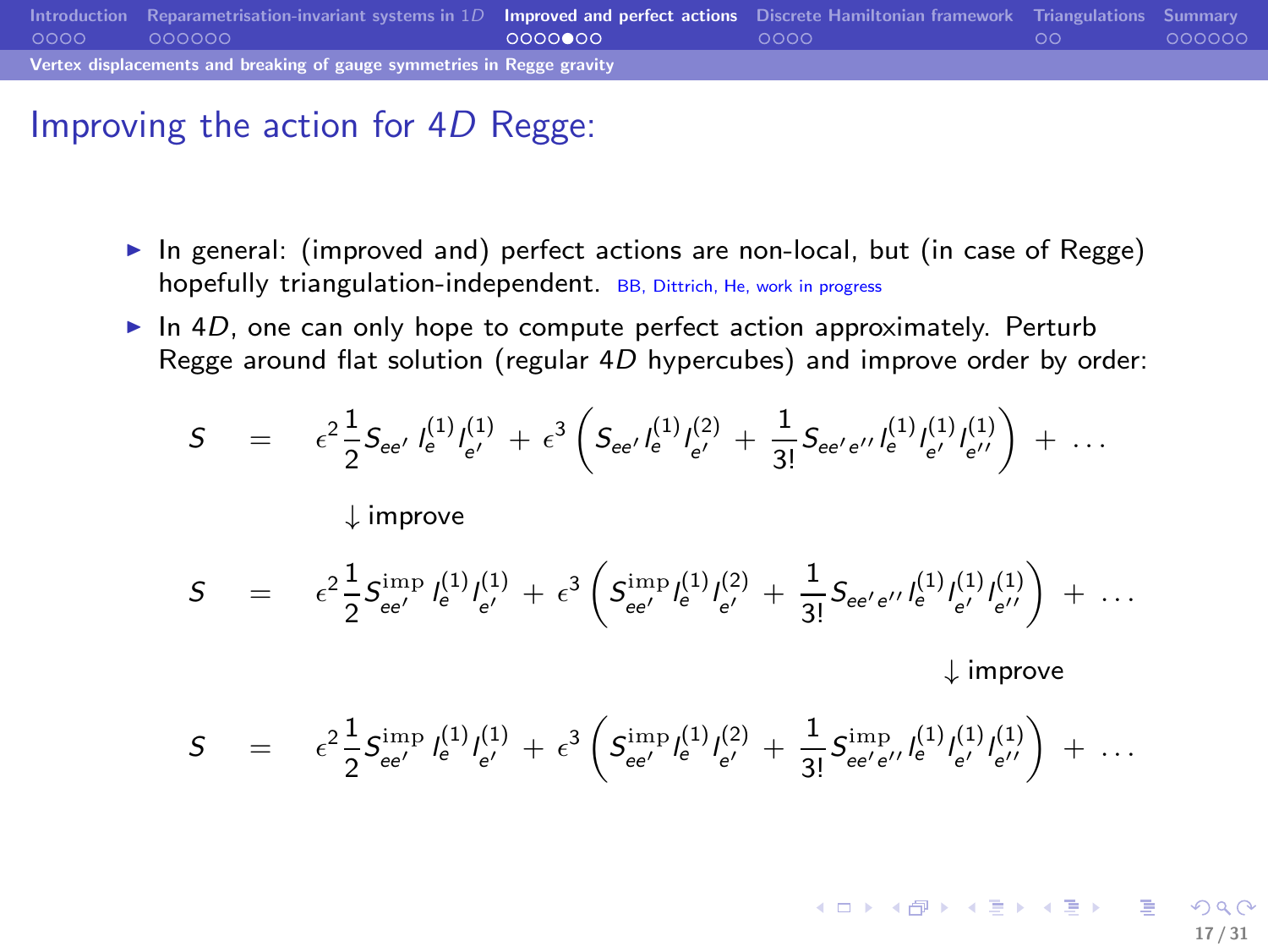|      | Introduction Reparametrisation-invariant systems in $1D$ Improved and perfect actions Discrete Hamiltonian framework Triangulations Summary |          |      |    |        |  |  |  |
|------|---------------------------------------------------------------------------------------------------------------------------------------------|----------|------|----|--------|--|--|--|
| 0000 | 000000                                                                                                                                      | 00000000 | ററററ | ററ | 000000 |  |  |  |
|      | Vertex displacements and breaking of gauge symmetries in Regge gravity                                                                      |          |      |    |        |  |  |  |

Consistency conditions for perturbation

$$
l_{e} = l_{e}^{(0)} + \epsilon l_{e}^{(1)} + \epsilon^{2} l_{e}^{(2)} + \dots
$$
  
\n
$$
S = \epsilon^{2} \frac{1}{2} S_{ee'} l_{e'}^{(1)} l_{e'}^{(1)} + \epsilon^{3} \left( S_{ee'} l_{e'}^{(1)} l_{e'}^{(2)} + \frac{1}{3!} S_{ee'e''} l_{e'}^{(1)} l_{e'}^{(1)} l_{e'}^{(1)} \right) + \dots
$$

▶ Because  $l_e^{(0)}$  describes flat solutions, the Hessian  $S_{ee'}$  possesses zero vectors  $y_e^g$ (gauge symmetries corresponding to vertex translations Roček, Williams Phys.Lett.B 104  $(1981)$ ). To linear order:

$$
S_{ee'} y_{e'}^g = 0
$$
  
\n
$$
I_e^{(n)} = I_p^{(n)} y_e^p + I_g^{(n)} y_e^g
$$
 (Separation into physical and gauge modes)  
\n
$$
\Rightarrow I_p^{(1)} \text{ determined, } I_g^{(0)}, I_g^{(1)} \text{ free}
$$

 $\blacktriangleright$  To higher order, however:

$$
\Rightarrow \quad I_p^{(2)} \text{ determined, } I_g^{(1)}, \ I_g^{(2)} \text{ free}
$$

plus: condition on background gauge variables  $I_g^{(0)}$ !

4 ロ > 3 個 > 3 量 > 3 量 > 二重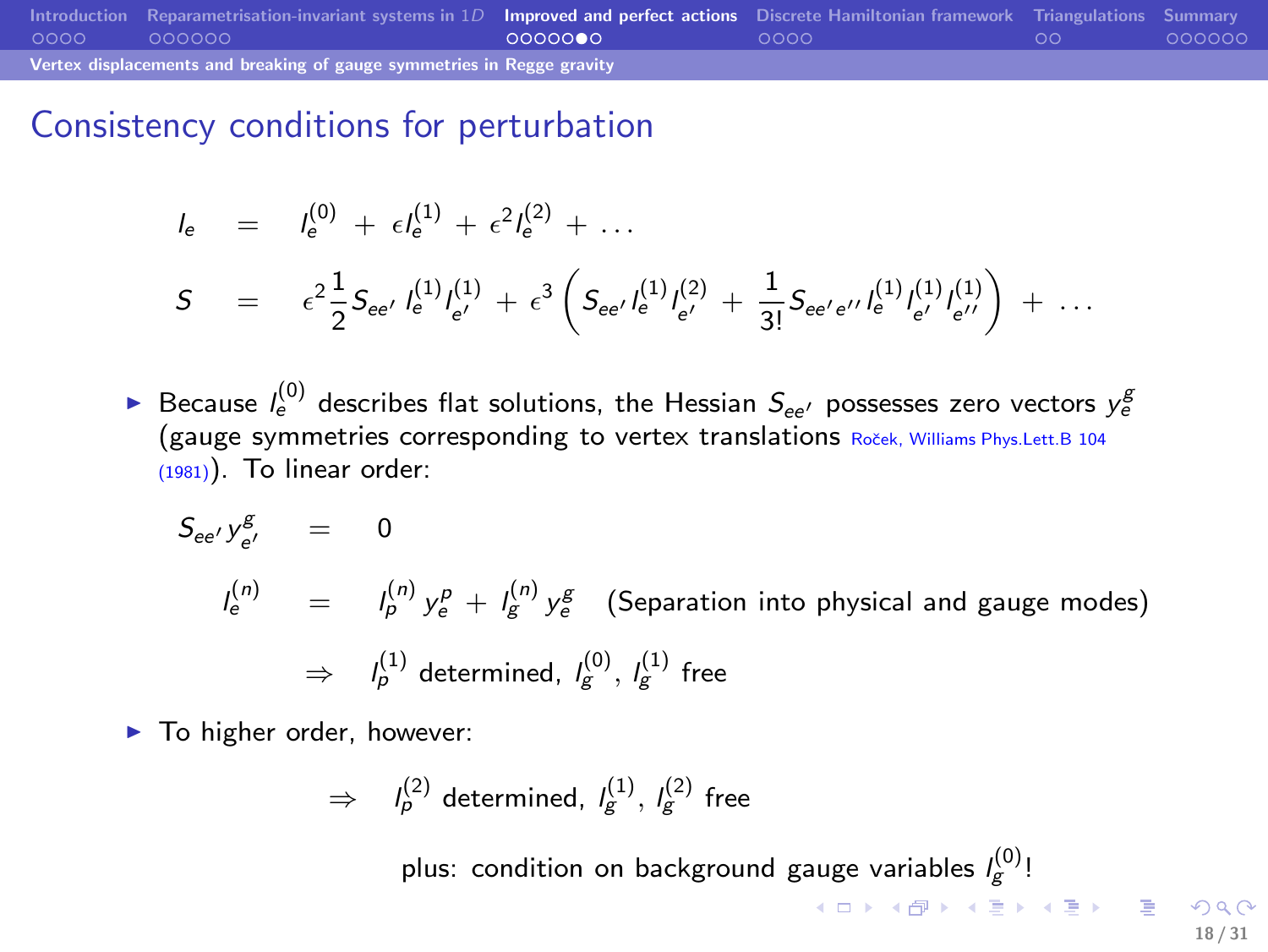

#### Consistency conditions for perturbation

 $\triangleright$  Since higher order terms break gauge symmetry, solving for higher order determines background gauge!  $\Rightarrow$  Due to fact that the solution we perturb around has higher symmetry than generically. Perturbative solutions s (with curvature) have smaller gauge orbit than flat solution (which has 4 gauge dof per vertex).

 $G =$  gauge orbit of flat solution. and  $v_2$  gauge equivalent, but perturbation around  $v_1$  is consistent, around  $v_2$  is not!



▶ One can show (Dittrich, Hoehn 0912.1817 [gr-qc]): The eom fixing background gauge parameters are equivalent to

$$
\left(\frac{\partial S}{\partial l_e} y_e^g\right)_{\text{2nd order}} = y_e^g \left(\frac{\partial S_{HJ}}{\partial l_e^{(0)}}\right)_{\text{2nd order}}
$$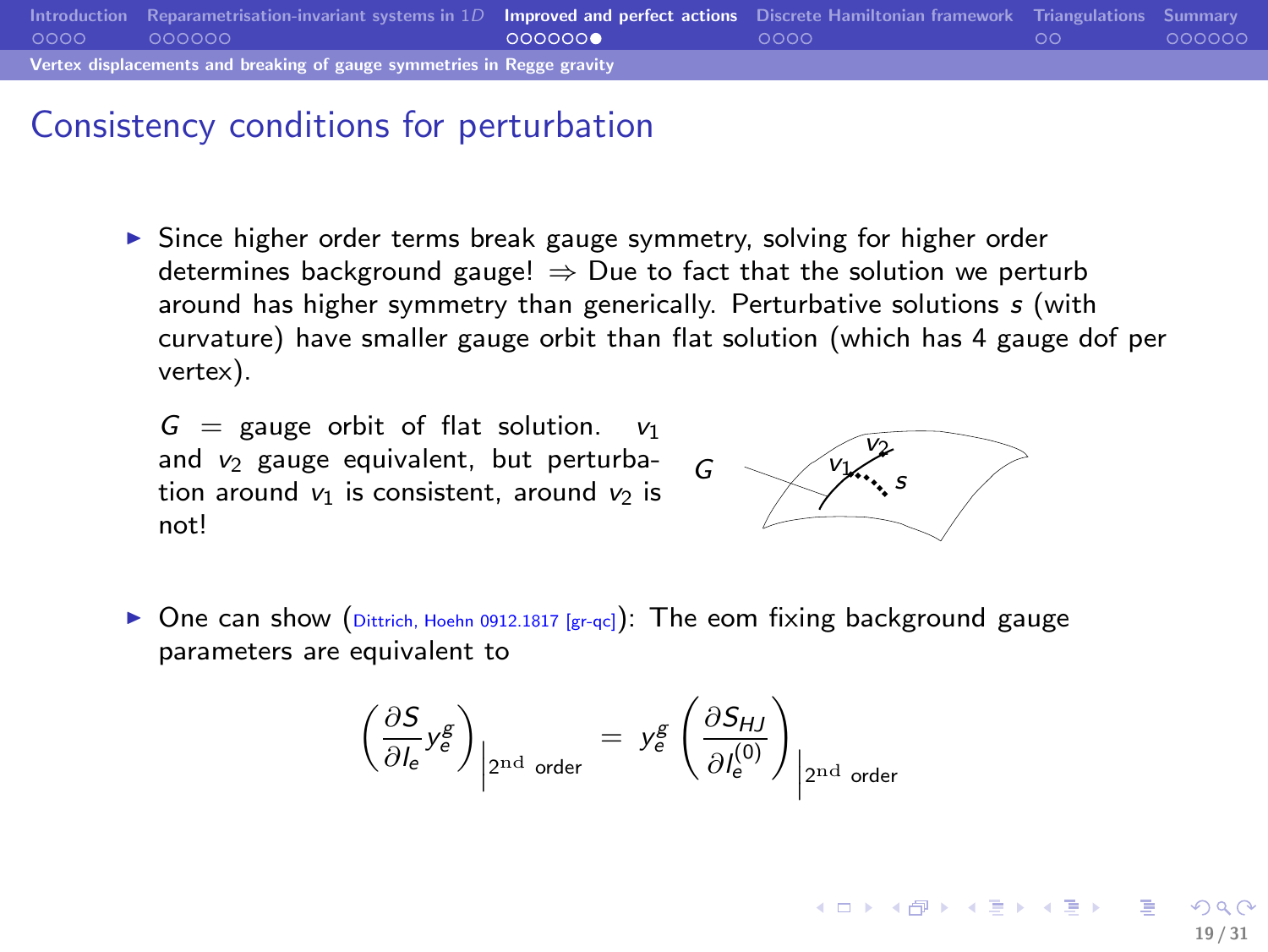|      | Introduction Reparametrisation-invariant systems in $1D$ Improved and perfect actions Discrete Hamiltonian framework Triangulations Summary |         |    |    |         |
|------|---------------------------------------------------------------------------------------------------------------------------------------------|---------|----|----|---------|
| 0000 | - 000000                                                                                                                                    | 0000000 | ൈറ | ററ | .000000 |
|      | <b>Discrete Hamiltonian framework</b>                                                                                                       |         |    |    |         |

#### The same issue in canonical language:

In canonical formulation, gauge symmetries of the action arise as constraints. Situation in Regge?

 $\blacktriangleright$  In BB, Dittrich 0905.1670 [gr-qc] a Hamiltonian framework was presented, which matches exactly presence (or breaking) of gauge-symmetries of action. Based on tent moves  $(sorkin et al gr-qc/9411008)$ .



 $(1, 1)$   $(1, 1)$   $(1, 1)$   $(1, 1)$   $(1, 1)$   $(1, 1)$   $(1, 1)$   $(1, 1)$   $(1, 1)$   $(1, 1)$ 

Extempt Tent moves leave combinatorics of 3D hypersurface invariant. Regge action for part between *n*-th and  $n + 1$ -st hypersurface:  $S_n$ . Generating function for canonical transformation  $l_{e}^{n}\rightarrow l_{e}^{n+1}$ ,  $\rho_{e}^{n}\rightarrow \rho_{e}^{n+1}$ 

$$
p_t^n := -\frac{\partial S_n}{\partial t^n}
$$
  
\n
$$
p_t^{n+1} := -\frac{\partial S_n}{\partial t^{n+1}}
$$
  
\n
$$
p_e^{n+1} := -\frac{\partial S_n}{\partial t^{n+1}}
$$
  
\n
$$
p_e^{n+1} := -\frac{\partial S_n}{\partial t^{n+1}}
$$

► Equations of motion:  $p_t^n = p_t^{n+1} = 0$ ,  $p_e^n = -p_e^{n+1}$ .

<span id="page-19-0"></span>20 / 31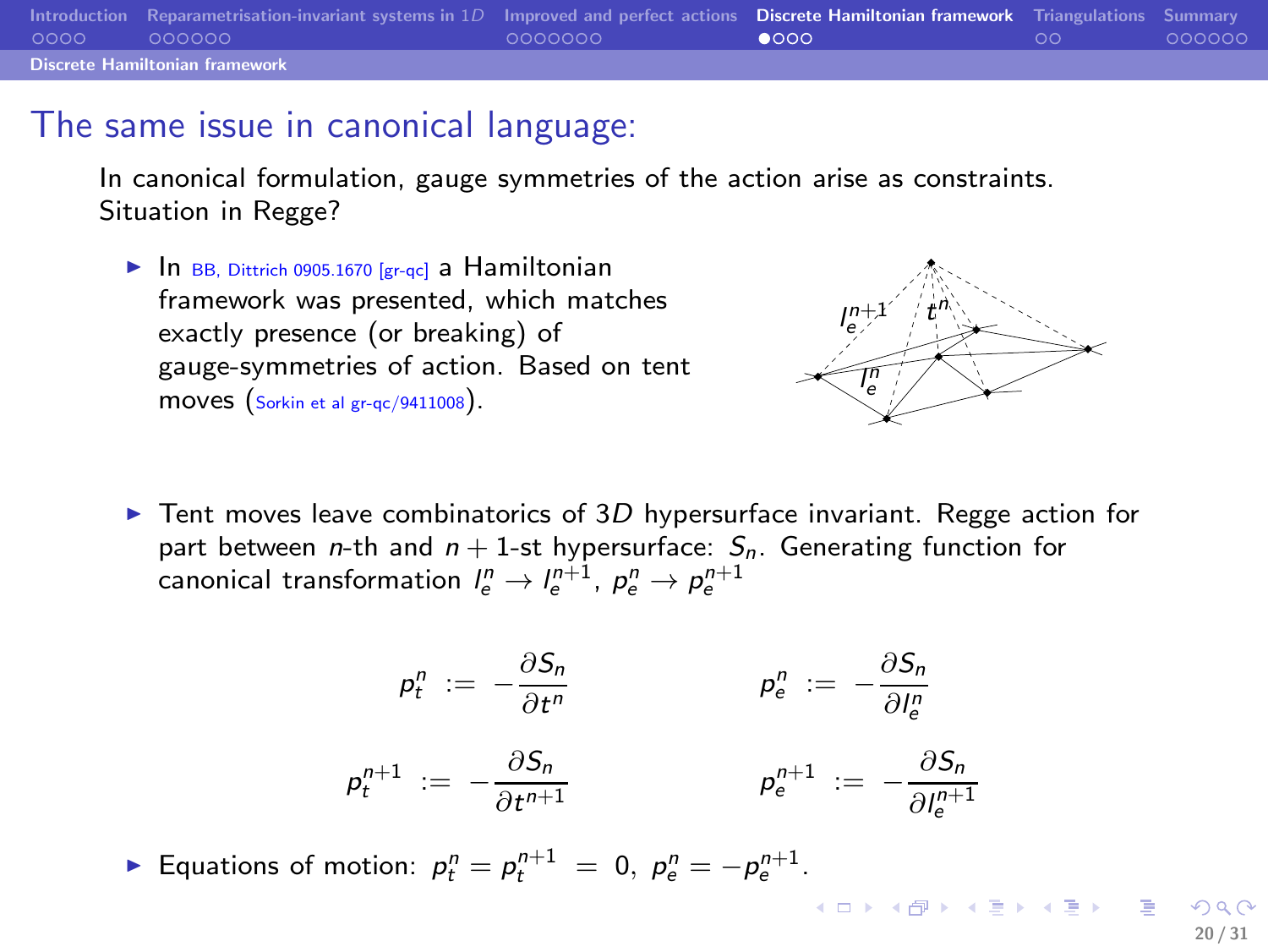|      | Introduction Reparametrisation-invariant systems in $1D$ Improved and perfect actions Discrete Hamiltonian framework Triangulations Summary |         |      |      |        |
|------|---------------------------------------------------------------------------------------------------------------------------------------------|---------|------|------|--------|
| 0000 | 000000                                                                                                                                      | 0000000 | ററേറ | . ററ | 000000 |
|      | <b>Discrete Hamiltonian framework</b>                                                                                                       |         |      |      |        |

#### Dynamics and constraints:

#### Dittrich, Hoehn 0912.1817 [gr-qc]

For four-valent vertex being evolved by tent move: Only flat solution  $\epsilon_{\Lambda} = 0!$ 

$$
C_e = p_e^n - \sum_{\Delta \supset e} \frac{\partial a_{\Delta}}{\partial l_e^n} \psi_{\Delta}(l_e^n) = 0
$$

Equation only between variables  $l_e^n$ ,  $p_e^n$  at time step  $n \Rightarrow$  constraint

 $\blacktriangleright$  Higher-valent vertex being evolved by tent move: More than flat solutions.

$$
C_e = p_e^n - \sum_{\Delta \supset e} \frac{\partial a_{\Delta}}{\partial l_e^n} \psi_{\Delta}(l_e^n, l_e^{n+1}) = 0
$$

Equation involves variables  $l_e^n, l_e^{n+1}$  at different time steps. Momenta depend (weakly) on  $l_e^{n+1} \Rightarrow$  "pseudo-constraints"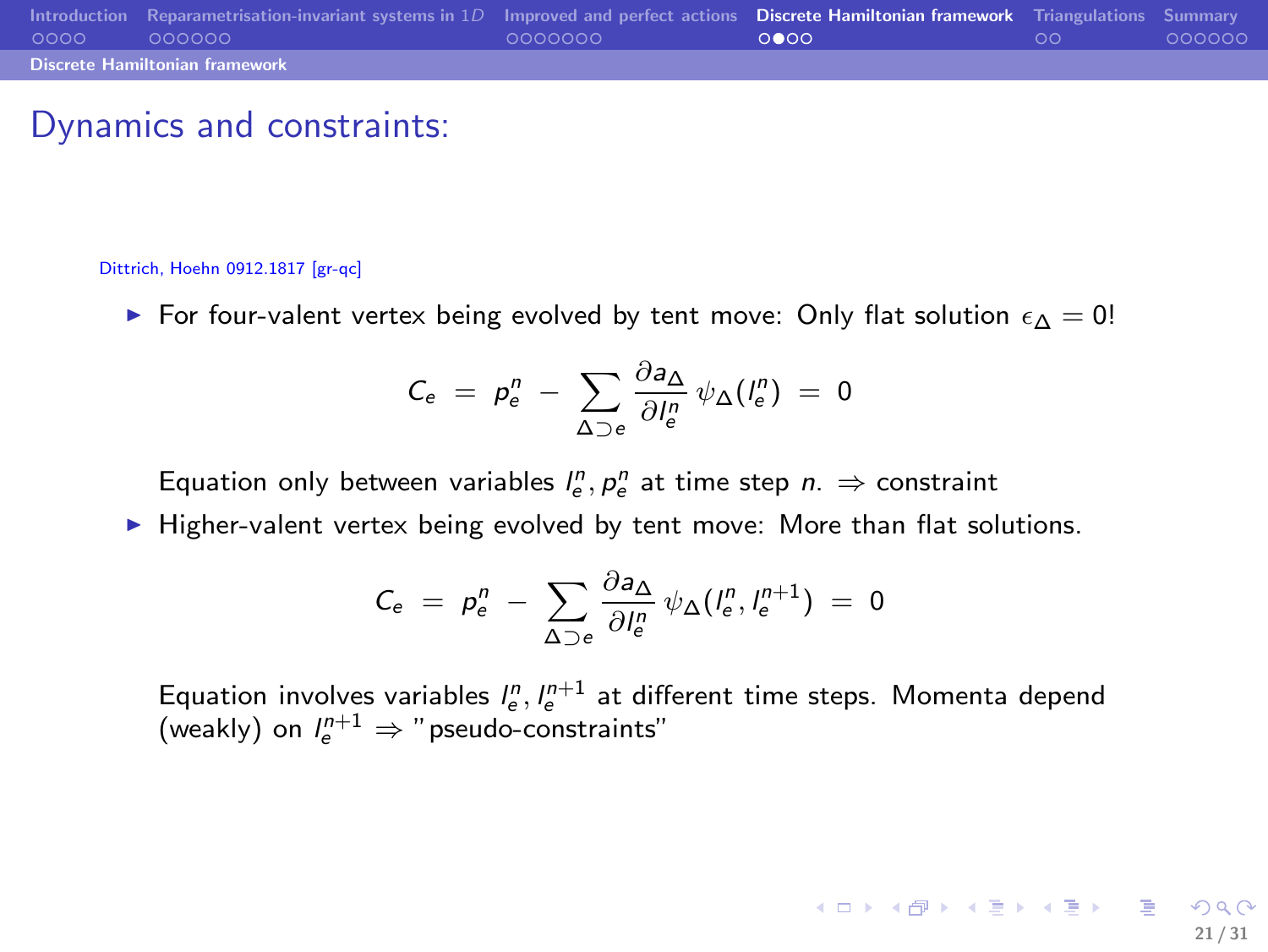|      | Introduction Reparametrisation-invariant systems in $1D$ Improved and perfect actions Discrete Hamiltonian framework Triangulations Summary |         |      |    |         |
|------|---------------------------------------------------------------------------------------------------------------------------------------------|---------|------|----|---------|
| 0000 | $\sim$ 000000                                                                                                                               | 0000000 | റററെ | ററ | .000000 |
|      | <b>Discrete Hamiltonian framework</b>                                                                                                       |         |      |    |         |

## "Dynamics" for one simplex

Dittrich, Ryan 0807.2806 [gr-qc], Dittrich, Hoehn 0912.1817 [gr-qc]

- $\blacktriangleright$  Example: Triangulation consisting of one four-simplex.
- ▶ Canonical transformation:

$$
A_{\Delta} = A_{\Delta}(l_e)
$$
  

$$
p_{\Delta} = \frac{\partial l_e}{\partial A_{\Delta}} p_e
$$

► Constraints  $C_e \rightarrow C_\Delta$ :



$$
C_{\Delta} = p_{\Delta} + \psi_{\Delta}
$$

- $\triangleright \Rightarrow$  Constraints fix momenta to be exterior angles (as computed by the lengths).
- $\rightharpoonup$  Are fist class!
- $\triangleright$  Generate deformations of (boundary) hypersurface.
- ▶ Ten lengths (+ momenta), ten constraints:  $\Rightarrow$  no dof left! (flat interior)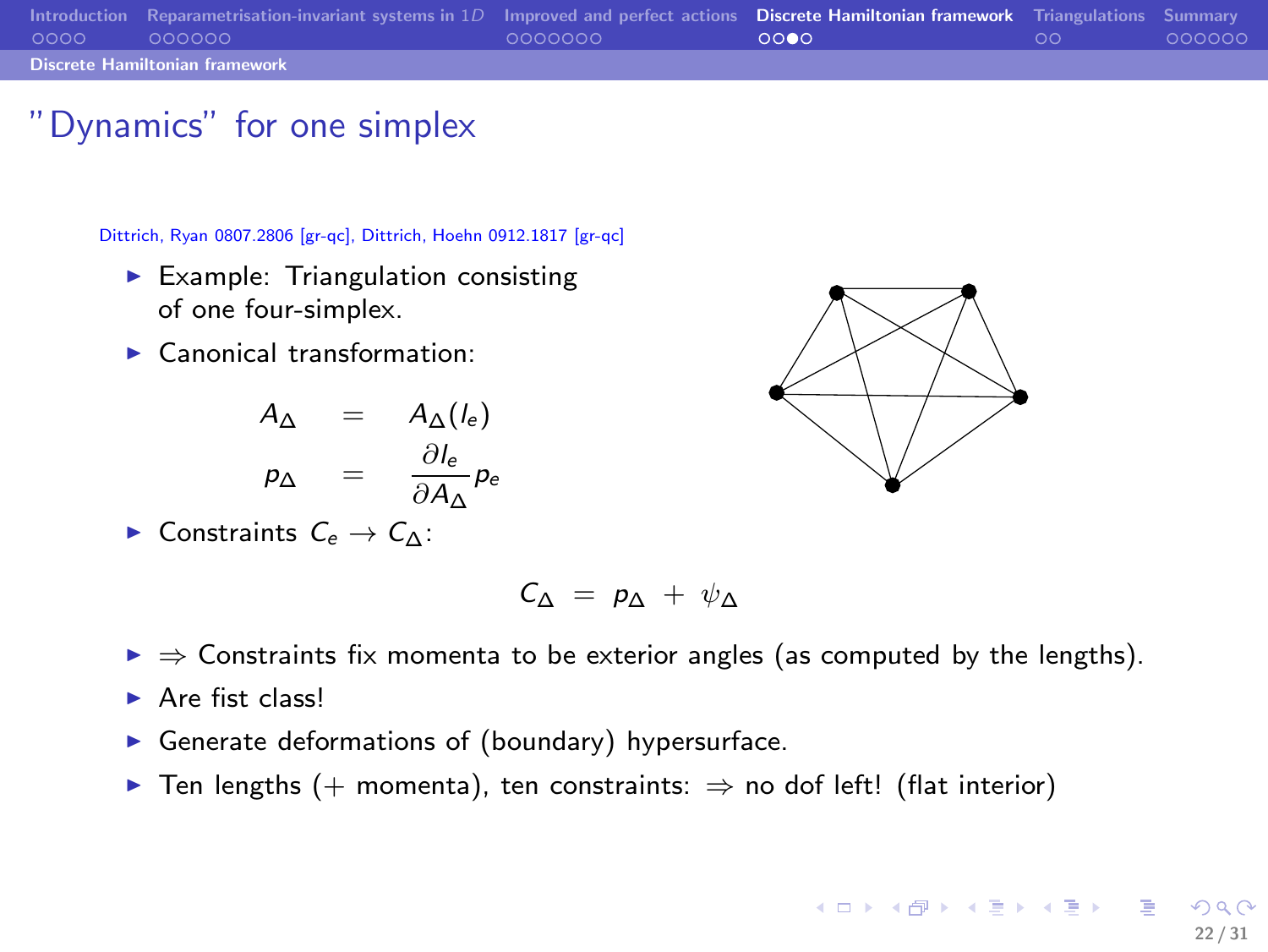|      | Introduction Reparametrisation-invariant systems in $1D$ Improved and perfect actions Discrete Hamiltonian framework Triangulations Summary |         |     |    |        |
|------|---------------------------------------------------------------------------------------------------------------------------------------------|---------|-----|----|--------|
| 0000 | 000000                                                                                                                                      | 0000000 | റററ | ററ | 000000 |
|      | <b>Discrete Hamiltonian framework</b>                                                                                                       |         |     |    |        |

## Linearised constraints for 4D linearised Regge

#### Dittrich, Hoehn 0912.1817 [gr-qc]

► Linearised 4D Regge around flat sector:  $l_e = l_e^{(0)} + \epsilon l_e^{(1)} + \ldots$  $p_e = p_e^{(0)} + \epsilon p_e^{(1)} + \ldots$  Since Hessian has null vectors  $\frac{\partial^2 S_{\text{Regge}}}{\partial l_e \partial l_{e'}} y_{e'}^{\mathcal{B}} = 0$ , one also has (linearised) constraints:

$$
C_g = p_e^{n,(1)} y_e^g + y_{e'}^g \left( \frac{\partial}{\partial l_{e'}} \sum_{\Delta \supset e} \frac{\partial a_{\Delta}}{\partial l_e} \psi_{\Delta} \right)_{|l_e=l_e^{(0)}} l_e^{n,(1)}
$$

- $\triangleright$  Constraints give relation between intrinsic and extrinsic geometry
- ▶ Are first class! (despite very complicated form of dihedral angles)
- ▶ Generate linearized deformation of hypersurface (via vertex translations): Hamiltonian and diffeomorphism constraints
- $\triangleright$  Are preserved by linearized tent move dynamics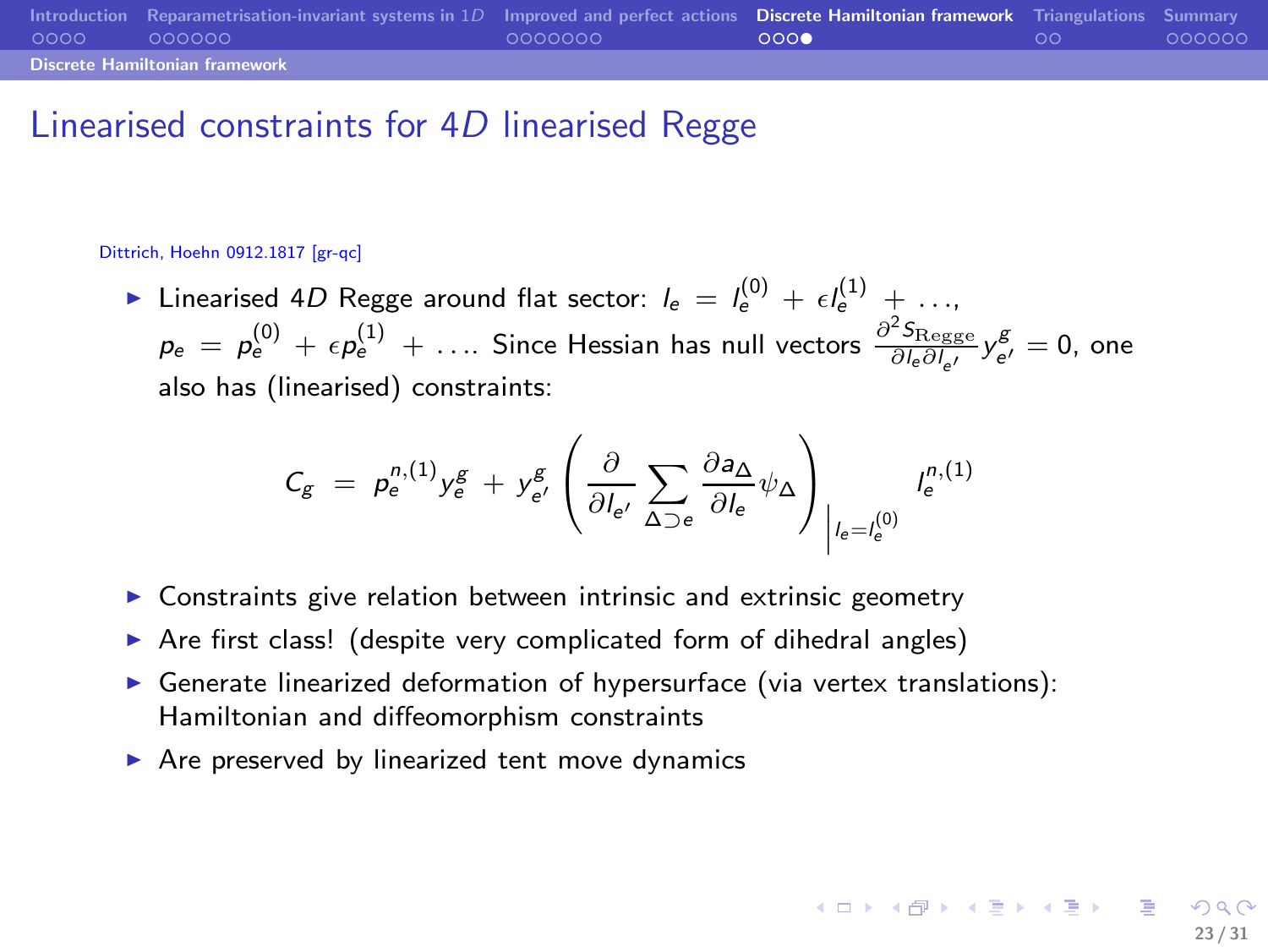# Independence of action on triangulation?

Since the perfect action should exhibit exact gauge symmetries, it should reproduce the continuum dynamics. Therefore, it should, if computed w.r.t. different triangulations with same boundary, yield the same result on solutions (be "triangulation-independent").

► Classification of four-manifolds ( $Pf$ feiffer gr-qc/0404088): Path integral for GR should be Diff-invariant of four-manifolds. Theorem by Pachner:

Smooth 4-manifolds / diffeos  $\Leftrightarrow$  piecewise linear 4-manifolds / Pachner moves

- $\blacktriangleright$  Here Triangulation is not seen as approximation or cut-off, but to contain whole information of smooth manifold!
- <span id="page-23-0"></span> $\blacktriangleright$  Triangulation-independence not because of "topological theory", but rather because of action on renormalization-group fixed point ("quantum perfect action").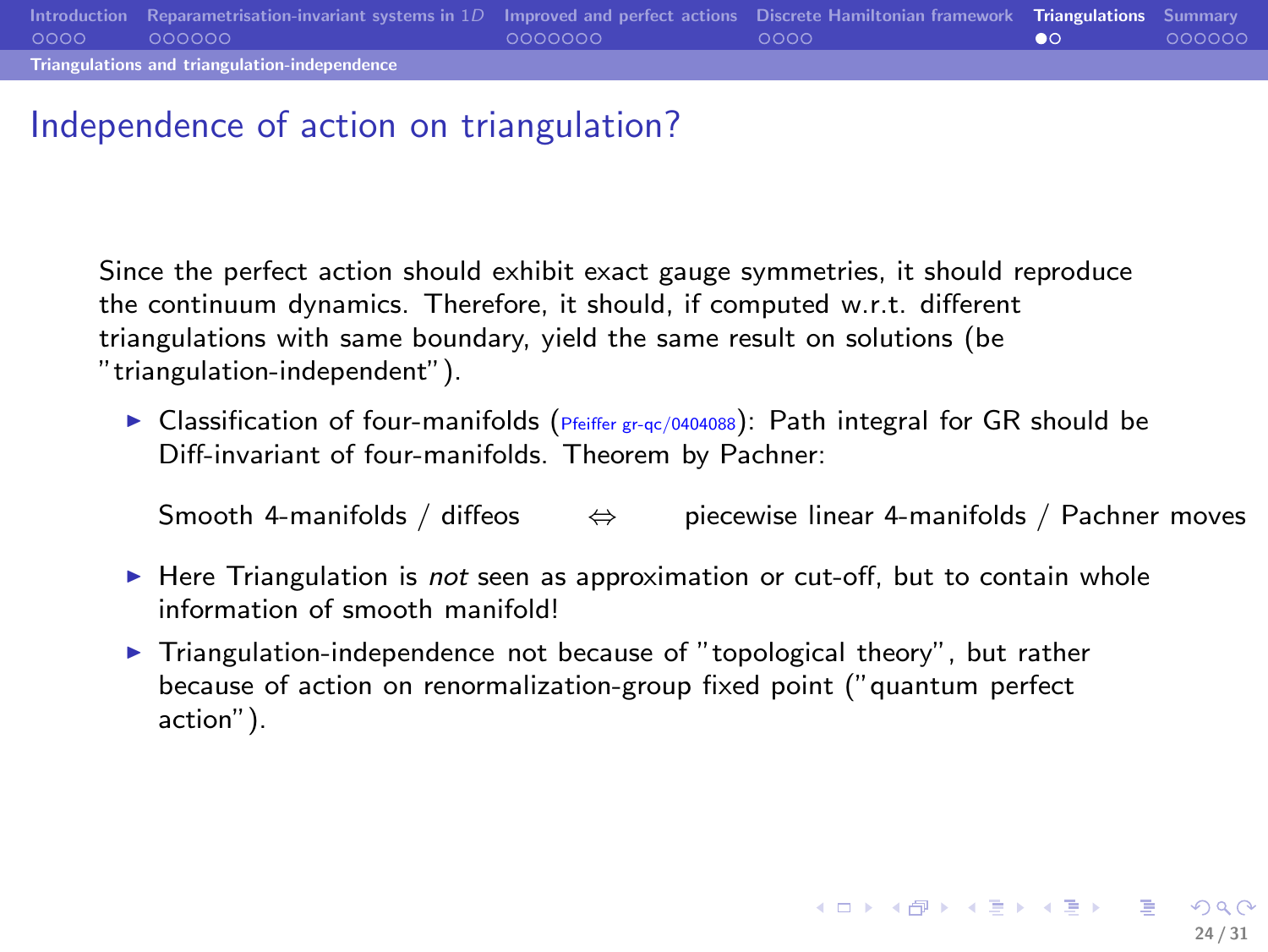|                                               | Introduction Reparametrisation-invariant systems in 1D Improved and perfect actions Discrete Hamiltonian framework Triangulations Summary |         |         |     |        |  |  |  |
|-----------------------------------------------|-------------------------------------------------------------------------------------------------------------------------------------------|---------|---------|-----|--------|--|--|--|
| 0000                                          | - 000000                                                                                                                                  | 0000000 | LOQQO 1 | -00 | 000000 |  |  |  |
| Triangulations and triangulation-independence |                                                                                                                                           |         |         |     |        |  |  |  |

## Triangulation-(in-)dependence in Regge

- $\blacktriangleright$  In 3D Regge with  $\Lambda = 0$ .  $\checkmark$
- In 3D Regge with  $\Lambda \neq 0$  if one uses perfect action  $S_{\text{Regge}}^{(\kappa)}$ .  $\checkmark$
- $\blacktriangleright$  In 4D, whenever there is some part of the interior which is flat (includes all  $1 - 5$  moves of simplices).  $\checkmark$
- $\blacktriangleright$  In 4D, the Regge action is not invariant under the  $3 - 3$  move The difference of  $S_{\text{Regge}}$ before/after  $3 - 3$  move is again quadratic in  $\epsilon \wedge$  for (either) interior triangle ∆!



 $\Rightarrow$  Triangulation-independence in Regge is realised to the same extent in which action is invariant under vertex translations.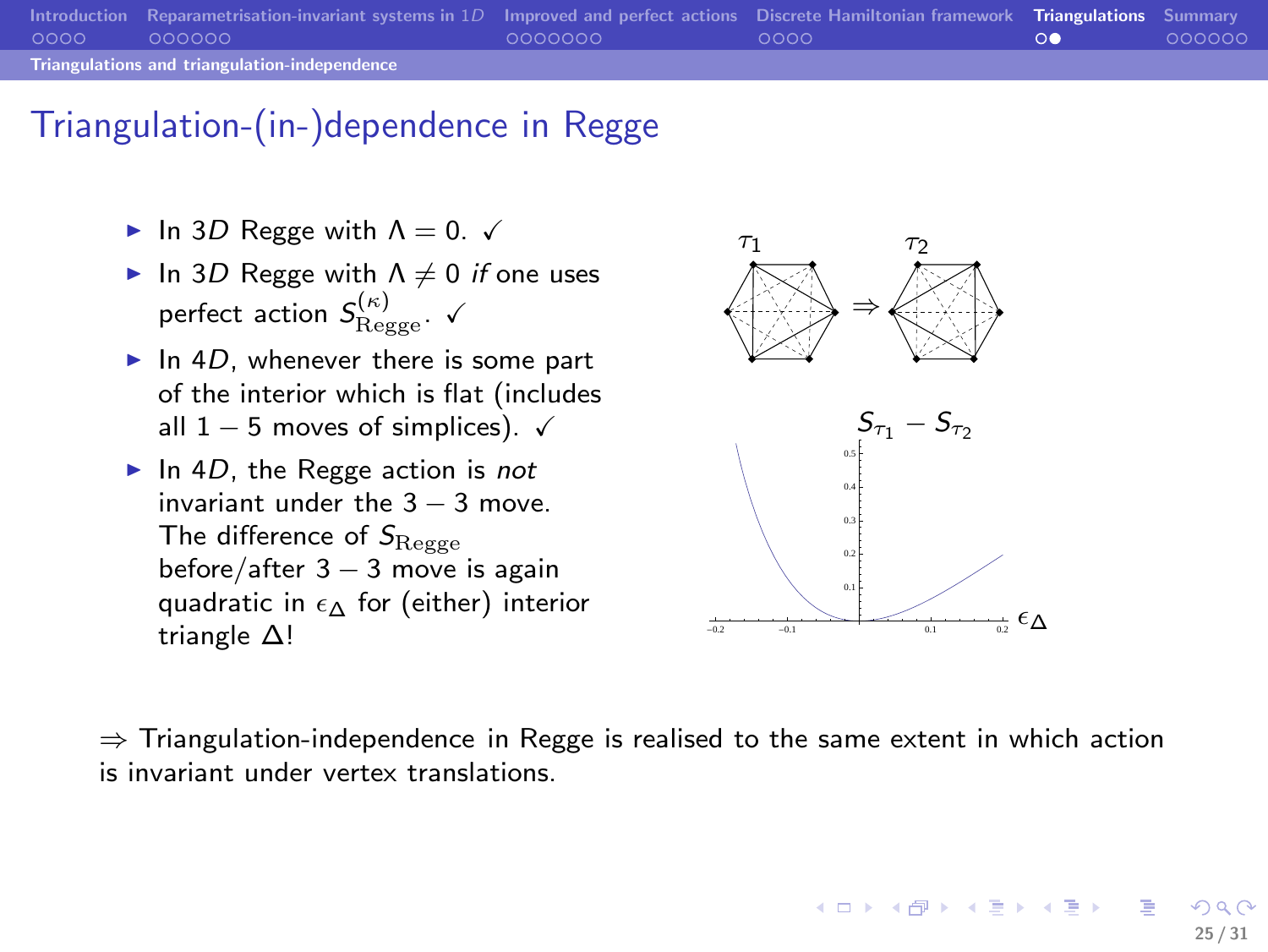| 0000              | Introduction Reparametrisation-invariant systems in $1D$ Improved and perfect actions Discrete Hamiltonian framework Triangulations Summary<br>000000 | 0000000 | - ററററ | ററ | 000000 |
|-------------------|-------------------------------------------------------------------------------------------------------------------------------------------------------|---------|--------|----|--------|
| Summary + Outlook |                                                                                                                                                       |         |        |    |        |

# Summary

- Diffeomorphism-symmetry crucial for General Relativity  $\Rightarrow$  fate upon discretisation important for quantisation!
- ► Generically, upon discretisation, reparametrization-invariance ( $\Leftrightarrow$ Diffeomorphism-symmetry) is lost, whenever discrete dynamics exactly reproduces continuum dynamics.
- In particular, gauge symmetries are broken in Regge calculus, except for  $3D$  with  $\Lambda = 0$  and 4D flat sector (many different piecewise linear flat metric approximate the same (diffeomorphic) smooth metric).

<span id="page-25-0"></span>26 / 31

4 0 > 4 d + 4 d + 4 d + 4 d + 6 d + 6 d + 6 d + 6 d + 6 d + 6 d + 6 d + 6 d + 6 d + 6 d + 6 d + 6 d + 6 d + 6 d + 6 d + 6 d + 6 d + 6 d + 6 d + 6 d + 6 d + 6 d + 6 d + 6 d + 6 d + 6 d + 6 d + 6 d + 6 d + 6 d + 6 d + 6 d +

Either corresponds to anomaly  $\Rightarrow$  cure! Or: many more microscopic dof than macroscopic dof, and diff-symmetry is only realized in continuum limit.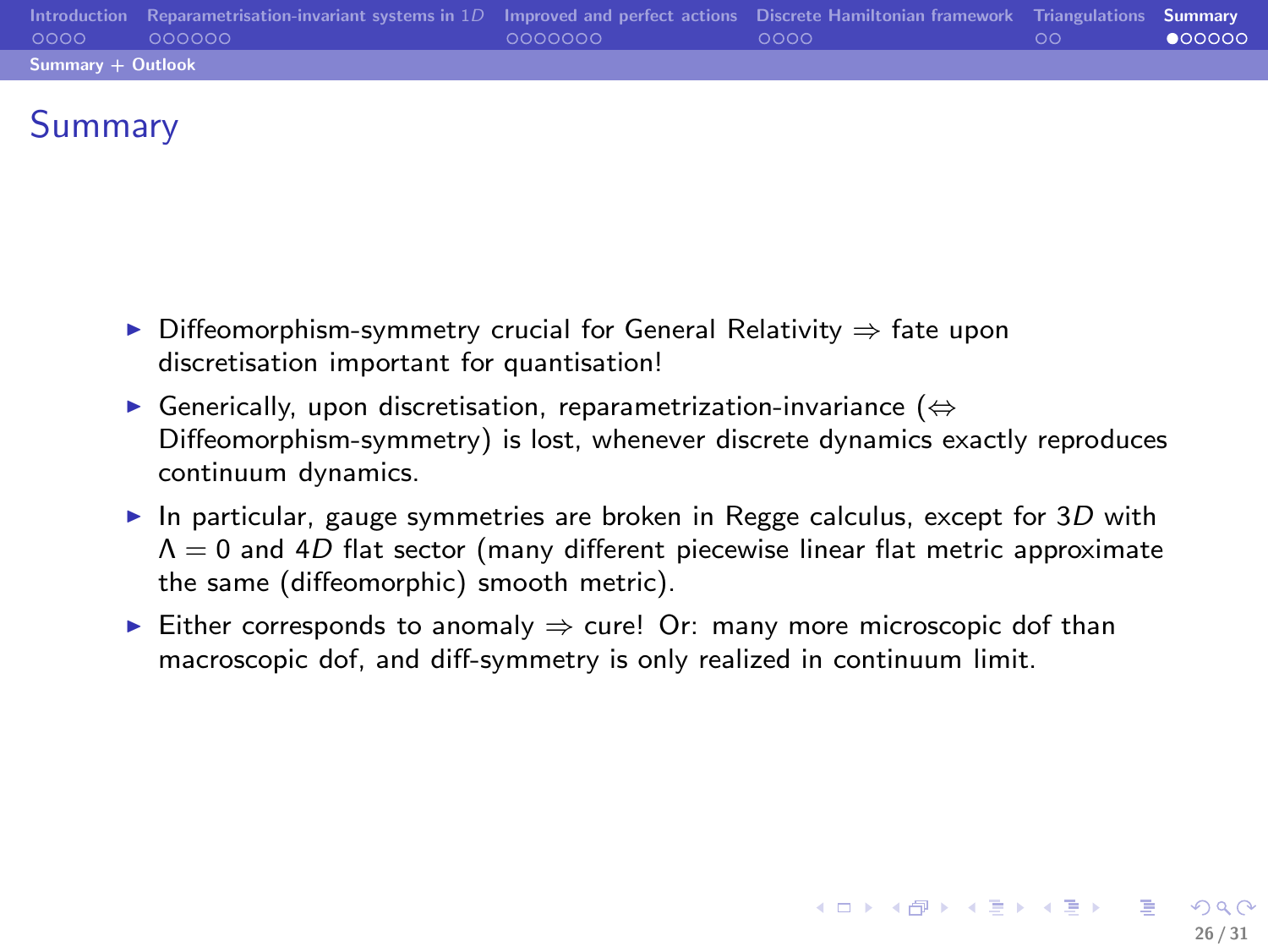| 0000                | Introduction Reparametrisation-invariant systems in $1D$ Improved and perfect actions Discrete Hamiltonian framework Triangulations Summary<br>000000 | 0000000 | ററററ | ററ | 000000 |
|---------------------|-------------------------------------------------------------------------------------------------------------------------------------------------------|---------|------|----|--------|
| $Summarv + Outlook$ |                                                                                                                                                       |         |      |    |        |

## Improved and perfect actions

 $\triangleright$  Presence (or absence) of gauge symmetry is result of action (and of way in which it is discretised). Restore symmetries by "improving" action (coarse-graining procedure: incorporate dynamics on finer triangulation into coarser triangulation).



▶ Investigation of diff-invariant discrete actions worthwhile: Conditions for path integral? (compare LOST-thm in LQG)

27 / 31

4 0 > 4 d + 4 d + 4 d + 4 d + 6 d + 6 d + 6 d + 6 d + 6 d + 6 d + 6 d + 6 d + 6 d + 6 d + 6 d + 6 d + 6 d + 6 d + 6 d + 6 d + 6 d + 6 d + 6 d + 6 d + 6 d + 6 d + 6 d + 6 d + 6 d + 6 d + 6 d + 6 d + 6 d + 6 d + 6 d + 6 d +

▶ Complementary analysis to "sum over triangulations" (GFT approach!): Effectively include sum over (some) finer triangulations in  $S_{\text{imn}}$ .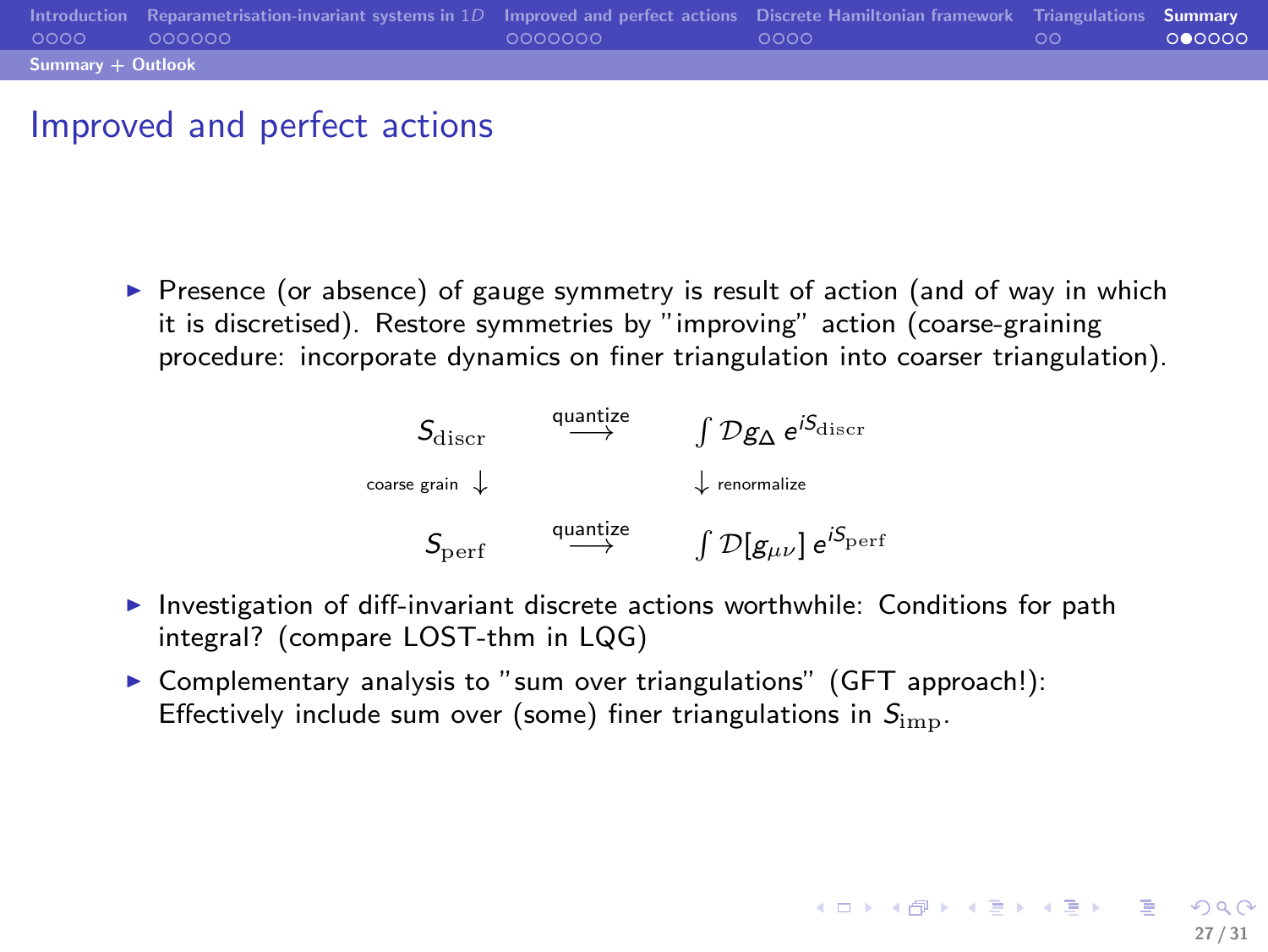| 0000              | Introduction Reparametrisation-invariant systems in $1D$ Improved and perfect actions Discrete Hamiltonian framework Triangulations Summary<br>000000 | LOQQQQQQ | - ററററ | -ററ | 000000 |  |
|-------------------|-------------------------------------------------------------------------------------------------------------------------------------------------------|----------|--------|-----|--------|--|
| Summary + Outlook |                                                                                                                                                       |          |        |     |        |  |

 $\blacktriangleright$  Improving action restores gauge symmetries:

- $\blacktriangleright$  1D discrete rep-invariant mechanics: it works!
- ► 3D Regge with  $\Lambda \neq 0$ : it works!
- $\triangleright$  3D Regge with scalar field? Dittrich, Banisch, work in progress
- $\blacktriangleright$  4D Regge with  $\Lambda \neq 0$ : it works (for constantly curved sector)!
- $\triangleright$  For Regge, there is a discrete canonical analysis which exactly matches discrete covariant formulation, using tent moves:

gauge symmetries present  $\quad \Leftrightarrow \quad$  exact  $1^{\text{st}}$ -class constraints

gauge symmetries broken ⇔ 'pseudo constraints'

(crf "consistent discretisation" approach Gambini-Pullin '03-'05)

 $\triangleright$  Furthermore: Regge is triangulation (in-)dependent to the same extent in which it is invariant under vertex translations.  $(3-3$  move:  $\Delta S \sim \epsilon^2)$ 

28 / 31

K ロ X K ④ X K ミ X K ミ X ミ → O Q C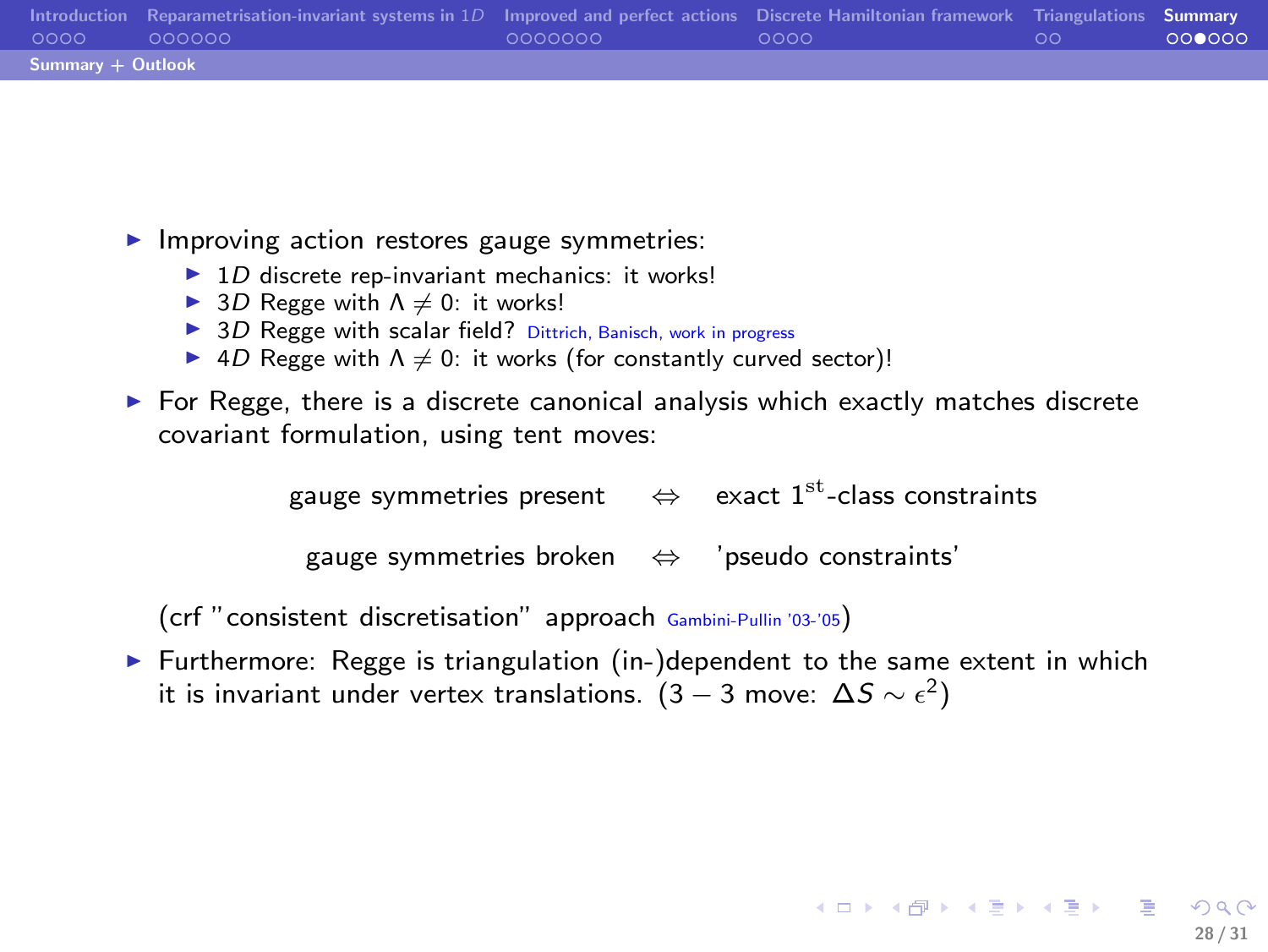| 0000              | Introduction Reparametrisation-invariant systems in $1D$ Improved and perfect actions Discrete Hamiltonian framework Triangulations Summary<br>000000 | 0000000 | - ററററ | . ററ | 000000 |  |
|-------------------|-------------------------------------------------------------------------------------------------------------------------------------------------------|---------|--------|------|--------|--|
| Summary + Outlook |                                                                                                                                                       |         |        |      |        |  |

 $\Rightarrow$  Hints that the following three problems are in fact related:

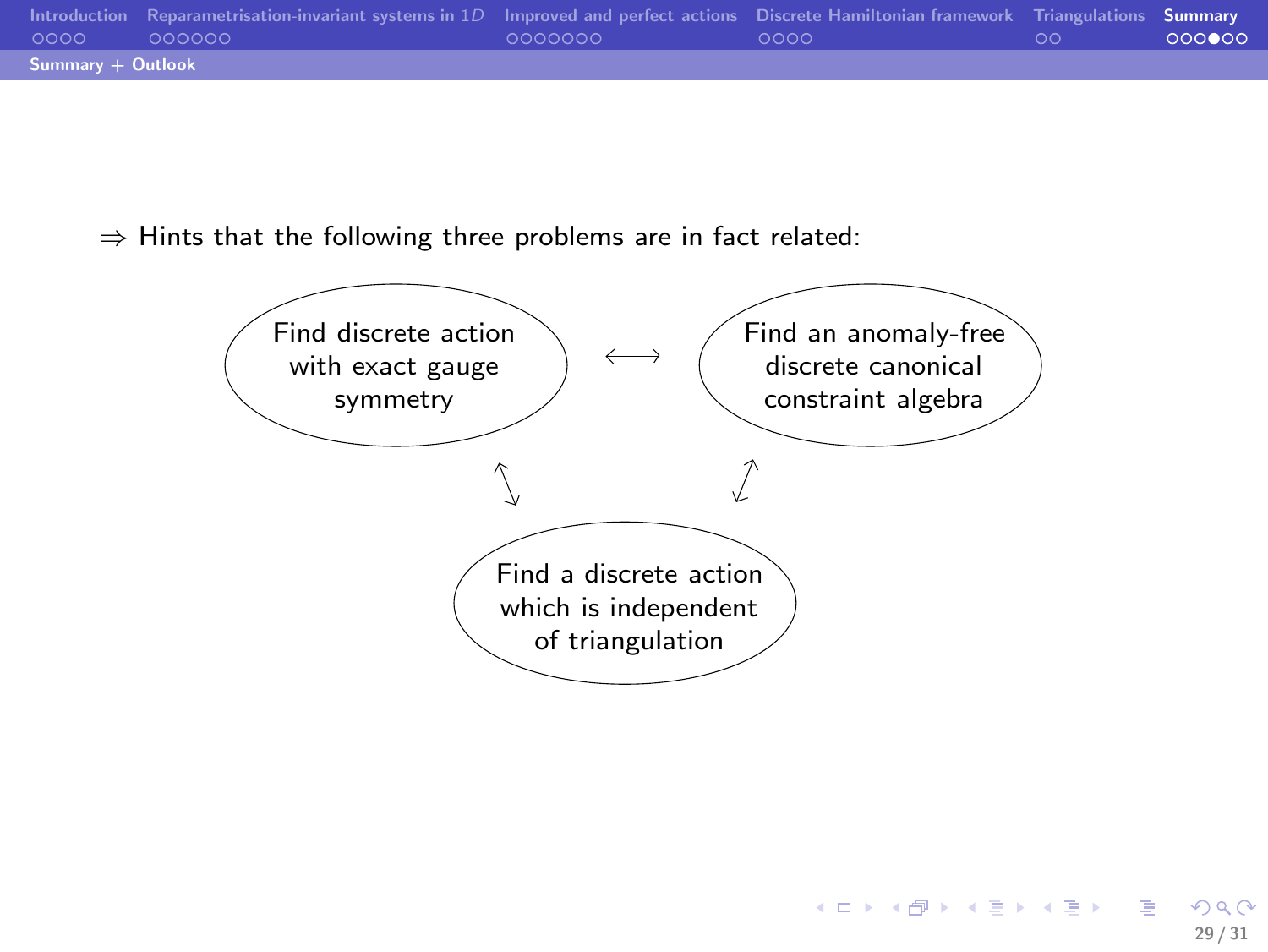| $0000 -$          | Introduction Reparametrisation-invariant systems in $1D$ Improved and perfect actions Discrete Hamiltonian framework Triangulations Summary<br>- 000000 - | 0000000 | - ററററ | .ററ | 000000 |  |  |
|-------------------|-----------------------------------------------------------------------------------------------------------------------------------------------------------|---------|--------|-----|--------|--|--|
| Summary + Outlook |                                                                                                                                                           |         |        |     |        |  |  |

# **Outlook**

- Improve linearised  $4D$  Regge: BB, Dittrich, He: work in progress Subtle: higher orders fix background gauge parameters!
- $\blacktriangleright$  For general quadratic actions of variables  $x_i$ :

$$
S_{\rm discr} = \frac{1}{2}x_i M_{ij} x_j
$$

Gauge directions:  $M_{ij} y_i^g = 0$ . Coarse grain variables:  $X_l = b_{li} x_i$ 

$$
S_{\rm imp} = \frac{1}{2} X_I M_{IJ} X_J
$$

with

$$
M_{IJ} = b_{ij} y_i^p (\tilde{M}^{-1})_{pq} y_j^q b_{jj}, \quad \text{where } \tilde{M}_{pq} := y_p^i M_{ij} y_q^j
$$

- $M_{IJ}b_{ij}$ ,  $g^g=0 \Rightarrow$  Gauge directions are preserved under coarse graining.
- $\triangleright$  Restoration of triangulation independence in perfect limit?
- ► Locality of perfect action?